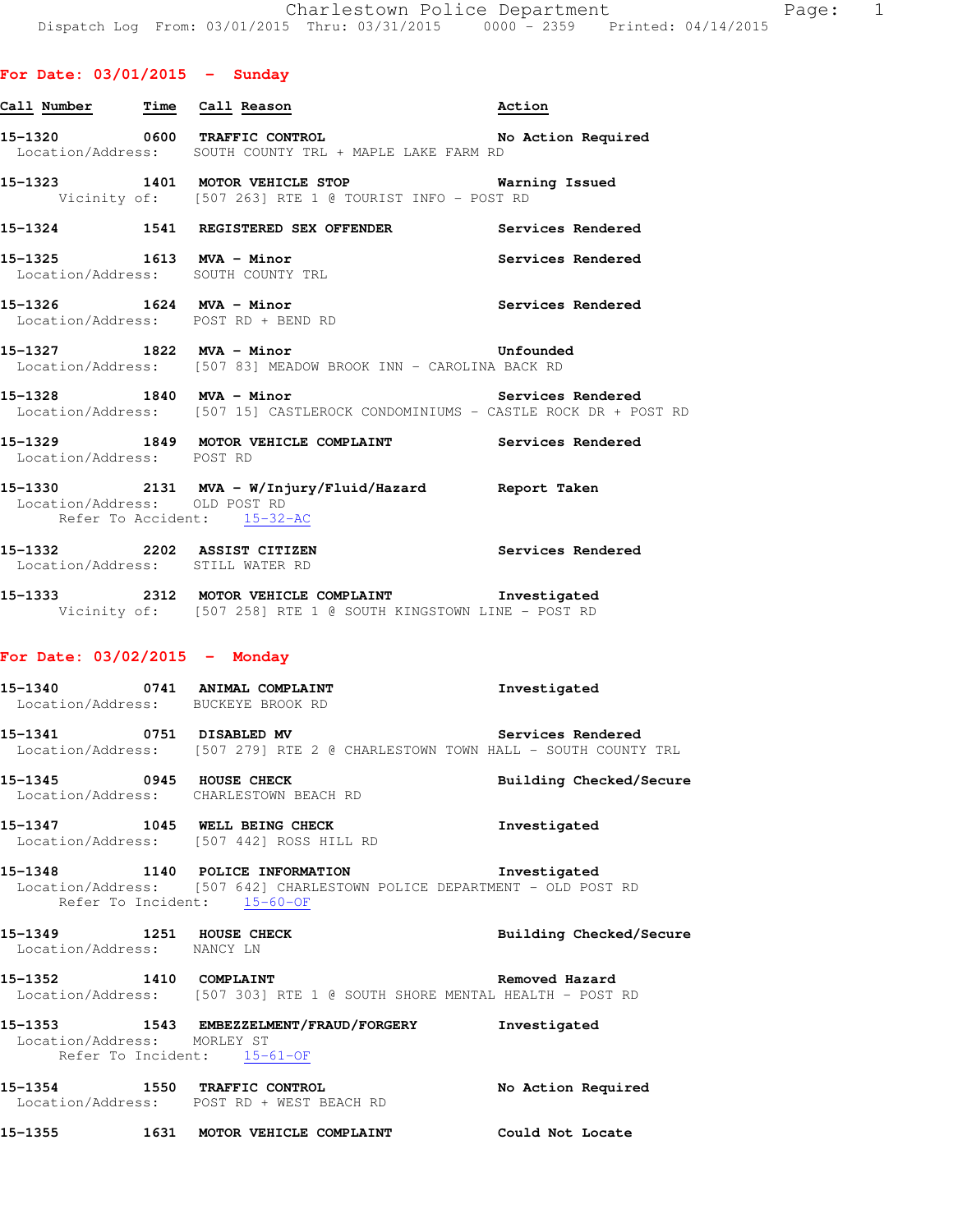|  | Charlestown Police Department                         |                                     |  | Page: | -2 |
|--|-------------------------------------------------------|-------------------------------------|--|-------|----|
|  | Dispatch Log From: 03/01/2015 Thru: 03/31/2015        | $0000 - 2359$ Printed: $04/14/2015$ |  |       |    |
|  |                                                       |                                     |  |       |    |
|  | Vicinity of: [507 262] RTE 1 @ LIQUOR STORE - POST RD |                                     |  |       |    |

**15-1356 1633 MOTOR VEHICLE STOP Warning Issued**  Location/Address: SOUTH COUNTY TRL + WIITALA DR

 Vicinity of: LAURI DR 15-1358 1816 DISABLED MV **No Action Required** 

**15-1357 1810 MOTOR VEHICLE STOP Warning Issued** 

Vicinity of: [507 28] SIMPLE PEASURES - SOUTH COUNTY TRL

**15-1360 1845 MOTOR VEHICLE COMPLAINT Could Not Locate**  Location/Address: POST RD + S COUNTY TRL

**15-1361 2001 DOMESTIC/Assault/Diso/Other Report Taken**  Location/Address: [507 642] COLUMBIA HEIGHTS OVAL Refer To Arrest: 15-17-AR Arrest: CHAMPLIN, GROVER D Address: 15 KING'S FACTORY RD CHARLESTOWN, RI Age: 19 Charges: FELONY ASSAULT/ DANG. WEAPON OR SUBSTANCE DOMESTIC-REFUSE/RELINQUISH TELEPHONE Refer To Incident:  $15-62-OF$ 

### **For Date: 03/03/2015 - Tuesday**

|                                | 15-1362 0047 FOLLOW-UP INVESTIGATION Investigated<br>Location/Address: COLUMBIA HEIGHTS OVAL                                        |                        |
|--------------------------------|-------------------------------------------------------------------------------------------------------------------------------------|------------------------|
|                                | 15-1363 0140 MOTOR VEHICLE STOP<br>Location/Address: COLUMBIA HEIGHTS RD                                                            | <b>Warning Issued</b>  |
|                                | 15-1366 0255 BURGLARY (Attempted B&E) Investigated<br>Location/Address: JACOB PERRY DR                                              |                        |
|                                | 15-1367 0502 MOTOR VEHICLE STOP No Action Required<br>Location/Address: [507 898] WICKLUND PARK - CAROLINA BACK RD                  |                        |
|                                | 15-1368 0521 ALARM, BURGLAR No Action Required<br>Location/Address: [507 19] CHARLESTOWN ELEMENTARY SCHOOL - CAROLINA BACK RD       |                        |
| Location/Address: LAURI DR     | 15-1369 0602 ROBBERY IN PROGRESS No Action Required                                                                                 |                        |
|                                | 15-1370 0815 TRAFFIC CONTROL No Action Required<br>Location/Address: [507 19] CHARLESTOWN ELEMENTARY SCHOOL - CAROLINA BACK RD      |                        |
|                                | 15-1371 0830 TRAFFIC CONTROL Building Checked/Secure<br>Location/Address: [507 19] CHARLESTOWN ELEMENTARY SCHOOL - CAROLINA BACK RD |                        |
|                                | 15-1373 1005 WARRANT ARREST COLUMBIA HEIGHTS OVAL Could Not Locate                                                                  |                        |
|                                | Location/Address: POST RD + WILDFLOWER RD<br>Refer To Accident: 15-33-AC                                                            |                        |
|                                | 15-1375 1241 TRANSPORT Services Rendered<br>Location/Address: [507 642] CHARLESTOWN POLICE DEPARTMENT - OLD POST RD                 |                        |
|                                | 15-1377 1406 ANIMAL COMPLAINT<br>Vicinity of: COLONY - ARNOLDA RD                                                                   | Taken/Refered to Other |
| Location/Address: ROSS HILL RD | 15-1378 1525 LOST/STOLEN LICENSE PLATES Investigated<br>Refer To Incident: 15-63-OF                                                 |                        |
|                                | 15-1379 1645 DISABLED MV<br>Location/Address: POST RD + KING'S FACTORY RD                                                           | Citation Issued        |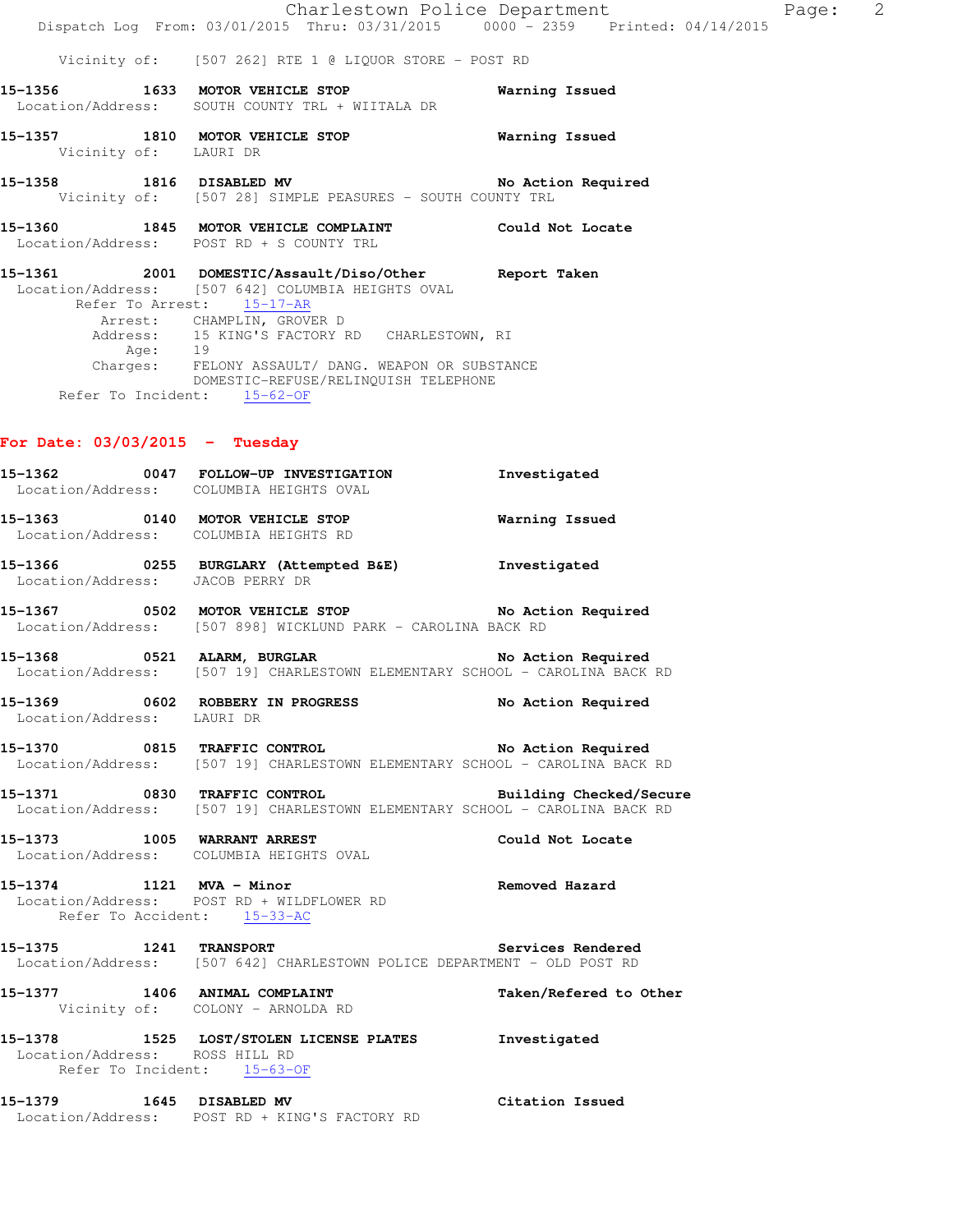**15-1380 1757 ASSIST OTHER AGENCY Investigated**  Location/Address: OLD POST RD **15-1381 1923 OFFICER WANTED Peace Restored**  Location/Address: INDIAN CEDAR DR **15-1382 1949 ASSAULT Warning Issued**  Location/Address: BLACK POND RD **15-1384 2035 DISABLED MV No Action Required**  Location/Address: BLACK POND RD **15-1386 2109 DISABLED MV Services Rendered**  Location/Address: POST RD + HOXSIE AVE **15-1387 2124 MOTOR VEHICLE STOP Warning Issued**  Location/Address: [507 271] RTE 1 @ MICHAEL'S - POST RD **15-1388 2222 MVA - Minor Taken/Refered to Other**  Location/Address: [507 1] CHARLESTOWN TOWN HALL - SOUTH COUNTY TRL **For Date: 03/04/2015 - Wednesday 15-1389 0015 ALARM, FIRE Investigated**  Location/Address: OLD POST RD **15-1395 0255 SUSPICIOUS ACTIVITY/VEHICLE Building Checked/Secure**  Location/Address: [507 1] CHARLESTOWN TOWN HALL - SOUTH COUNTY TRL **15-1396 0414 ALARM, BURGLAR False Alarm**  Location/Address: [507 44] KINGSTON PIZZA - OLD POST RD **15-1397 0447 SUSPICIOUS ACTIVITY/VEHICLE Building Checked/Secure**  Location/Address: LAKESIDE DR **15-1398 0706 ALARM, BURGLAR False Alarm**  Location/Address: [507 19] CHARLESTOWN ELEMENTARY SCHOOL - CAROLINA BACK RD **15-1401 0900 DISABLED MV Services Rendered**  Location/Address: POST RD **15-1402 0902 OFFICER WANTED Investigated**  Location/Address: BLUE RIDGE DR **15-1405 0956 ASSIST OTHER TOWN DEPT Services Rendered**  Location/Address: KLONDIKE RD **15-1406 1003 ASSIST OTHER TOWN DEPT Services Rendered**  Location/Address: KING'S FACTORY RD **15-1445 1539 MOTOR VEHICLE COMPLAINT Investigated**  Location/Address: SOUTH COUNTY TRL + BOTKA DR **15-1409 1553 FIRE, STRUCTURE Extinquished**  Location/Address: TOCKWOTTEN COVE RD **15-1410 1813 JUVENILE OFFENSES Investigated**  Location/Address: GRANDVIEW DR **15-1411 1828 LARCENY Investigated**  Location/Address: [507 692] PEQUOT DR **15-1413 2012 ALARM, BURGLAR Building Checked/Secure**  Location/Address: OLD POST RD

# **For Date: 03/05/2015 - Thursday**

**15-1424 0309 ASSIST CITIZEN Taken/Refered to Other**  Location/Address: [507 72] CUMBERLAND FARMS - OLD POST RD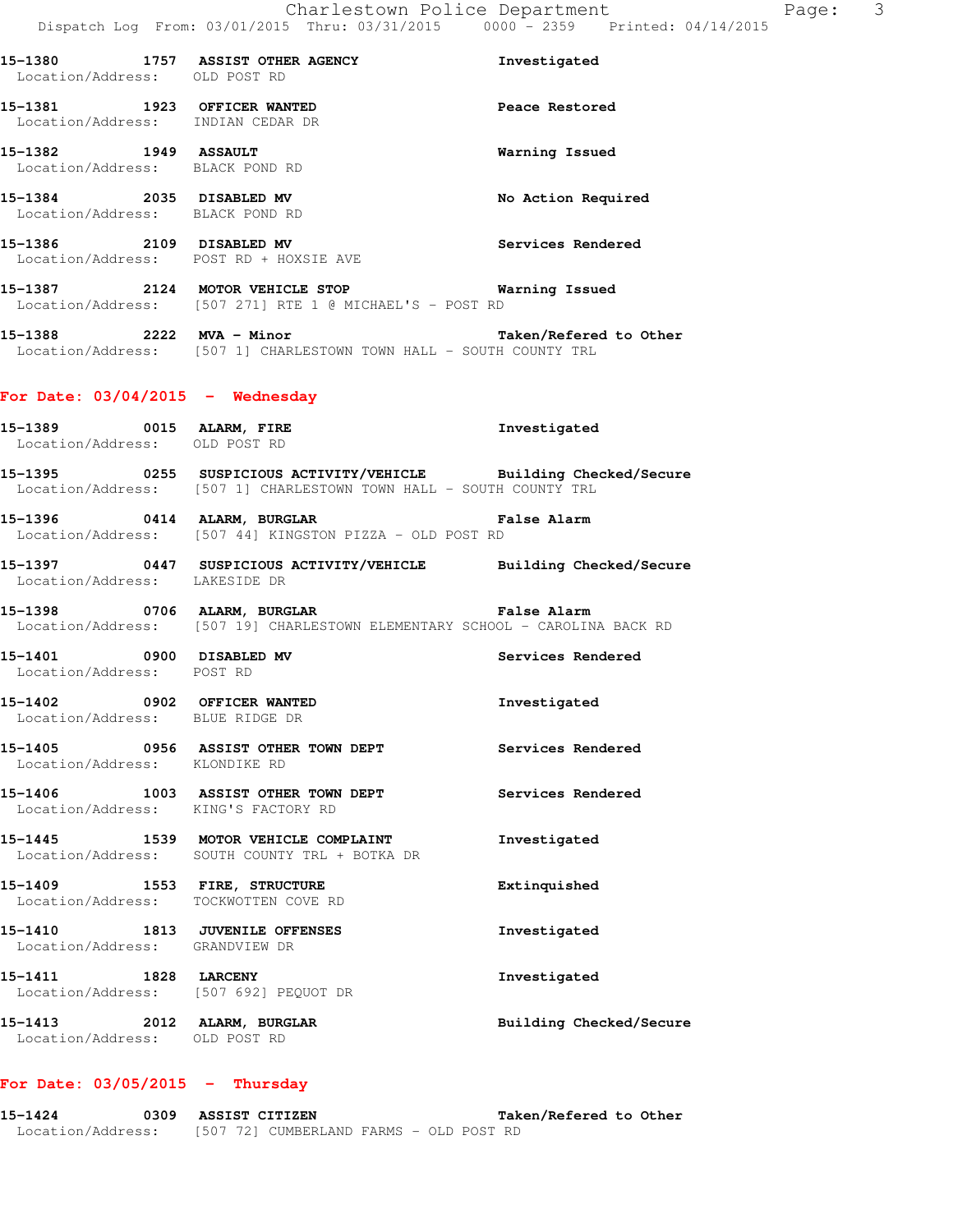**15-1522 0853 EMBEZZELMENT/FRAUD/FORGERY Investigated**  Location/Address: [507 642] CHARLESTOWN POLICE DEPARTMENT - OLD POST RD Refer To Incident: 15-70-OF

**15-1429 0918 MVA - Minor Investigated**  Location/Address: OLD MILL RD **15-1430 0921 JUVENILE OFFENSES Report Taken**  Location/Address: GRANDVIEW DR Refer To Incident: 15-64-OF **15-1432 1038 MVA - Minor Investigated**  Location/Address: SK TOWN LINE - POST RD Refer To Accident: 15-34-AC **15-1436 1405 OFFICER WANTED Investigated**  Location/Address: COUNTRY DR Refer To Incident: 15-65-OF **15-1437 1511 WELL BEING CHECK Services Rendered**  Location/Address: JACOB PERRY DR **15-1438 1539 ALARM, BURGLAR False Alarm**  Location/Address: OLD POST RD **15-1439 1552 ASSIST OTHER TOWN DEPT Investigated** 

 Location/Address: RIVERVIEW DR 15-1441 **1553** DISABLED MV **Services Rendered** Location/Address: POST RD + NARROW LN

**15-1440 1642 DISABLED MV Services Rendered**  Location/Address: POST RD + EAST BEACH RD

**15-1442 1736 SUSPICIOUS ACTIVITY/VEHICLE Investigated**  Location/Address: THIRD ST + WALL ST

**15-1443 1947 FOUND/LOST PROPERTY Investigated**  Location/Address: [507 45] RIPPY'S LIQUOR MART - SOUTH COUNTY TRL Refer To Incident: 15-66-OF

**15-1444 2157 SUSPICIOUS ACTIVITY/VEHICLE Investigated**  Location/Address: ARBUTUS TRL

### **For Date: 03/06/2015 - Friday**

**15-1452 0501 ROAD HAZARD/OBSTRUCTION Taken/Refered to Other**  Location/Address: SOUTH COUNTY TRL + CAROLINA BACK RD

**15-1453 0718 MVA - Minor Report Taken**  Location/Address: [507 208] HITCHING POST - POST RD Refer To Accident:  $15-35-AC$ 

**15-1454 0826 TRAFFIC CONTROL Services Rendered**  Location/Address: [507 19] CHARLESTOWN ELEMENTARY SCHOOL - CAROLINA BACK RD

**15-1456 0913 911 CALLS/False/Hang-Ups/Open Investigated**  Location/Address: JACOB PERRY DR **15-1457 1114 ASSIST CITIZEN Services Rendered** 

Location/Address: JACOB PERRY DR

**15-1458 1141 ANNOYING PHONE CALLS Investigated**  Location/Address: MEADOW LN Refer To Incident: 15-68-OF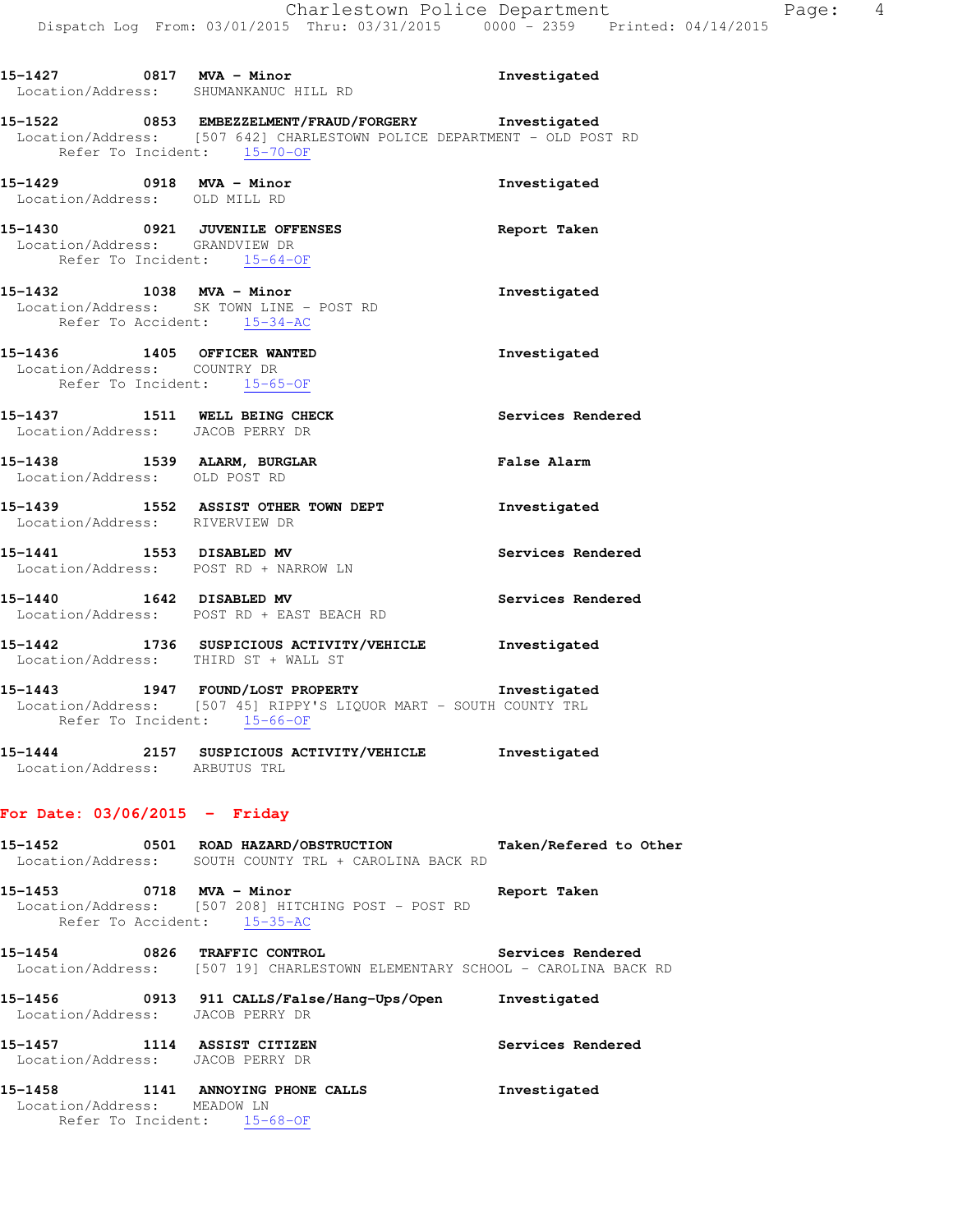**15-1460 1159 SUSPICIOUS ACTIVITY/VEHICLE Transported to Hospital**  Location/Address: [507 410] DUNKIN DONUTS - OLD POST RD Refer To Incident: 15-67-OF

- **15-1464 1440 ANIMAL COMPLAINT Investigated**  Location/Address: BOTKA DR
- **15-1465 1507 ASSIST OTHER TOWN DEPT Services Rendered**  Location/Address: [507 1] CHARLESTOWN TOWN HALL - SOUTH COUNTY TRL
- **15-1466 1554 MOTOR VEHICLE STOP Warning Issued**  Location/Address: POST RD + PROSSER TRL
- 15-1467 **1648 ANIMAL COMPLAINT 1648** Services Rendered Location/Address: BOTKA DR
- **15-1468 1652 SUSPICIOUS ACTIVITY/VEHICLE Services Rendered**  Location/Address: CASTLE ROCK DR
- **15-1469 1746 MOTOR VEHICLE STOP Warning Issued**  Location/Address: SOUTH COUNTY TRL + BOTKA DR
- **15-1470 1914 SUSPICIOUS ACTIVITY/VEHICLE Investigated**  Location/Address: SOUTH COUNTY TRL + NARROW LN
- **15-1471 1937 ANNOYING PHONE CALLS Services Rendered**  Location/Address: CRESTWOOD LN
- **15-1472 1942 OFFICER WANTED Investigated**  Location/Address: [507 19] CHARLESTOWN ELEMENTARY SCHOOL - CAROLINA BACK RD
- **15-1473 2236 ASSIST CITIZEN Services Rendered**  Location/Address: SANCTUARY RD

### **For Date: 03/07/2015 - Saturday**

- **15-1477 0206 SUSPICIOUS ACTIVITY/VEHICLE Investigated**  Location/Address: [507 415] FRANCIS C CARTER MEMORIAL PRESERVE - CAROLINA BACK RD
- **15-1483 0946 ALARM, BURGLAR Building Checked/Secure**  Location/Address: CAROLINA BACK RD
- **15-1484 1024 ANIMAL COMPLAINT No Action Required**  Location/Address: [507 200] RTE 1 @ PACKAGE STORE - POST RD
- **15-1485 1044 MOTOR VEHICLE STOP Warning Issued**  Location/Address: INDIAN C EDAR - KING'S FACTORY RD
- **15-1486 1326 WELL BEING CHECK Investigated**  Location/Address: FIFTH AVE **15-1487 1902 LARCENY Report Taken**
- Location/Address: HONEY LOCUST DR Refer To Incident: 15-69-OF

### **For Date: 03/08/2015 - Sunday**

**15-1496 0312 SUSPICIOUS ACTIVITY/VEHICLE Arrest(s) Made**  Location/Address: [507 55] BRADFORD SPORTSMEN'S CLUB - ROSS HILL RD Refer To Arrest: 15-18-AR Arrest: YOUNG, NICOLAS E Address: 447 KLONDIKE RD CHARLESTOWN, RI Age: 22 Charges: BENCH WARRANT ISSUED FROM 4TH DISTRICT COURT

| 15-1499           | 0526 | ALARM, BURGLAR | <b>False Alarm</b> |
|-------------------|------|----------------|--------------------|
| Location/Address: |      | HOWARD DR      |                    |
|                   |      |                |                    |

**15-1500 0649 ANIMAL COMPLAINT Taken/Refered to Other**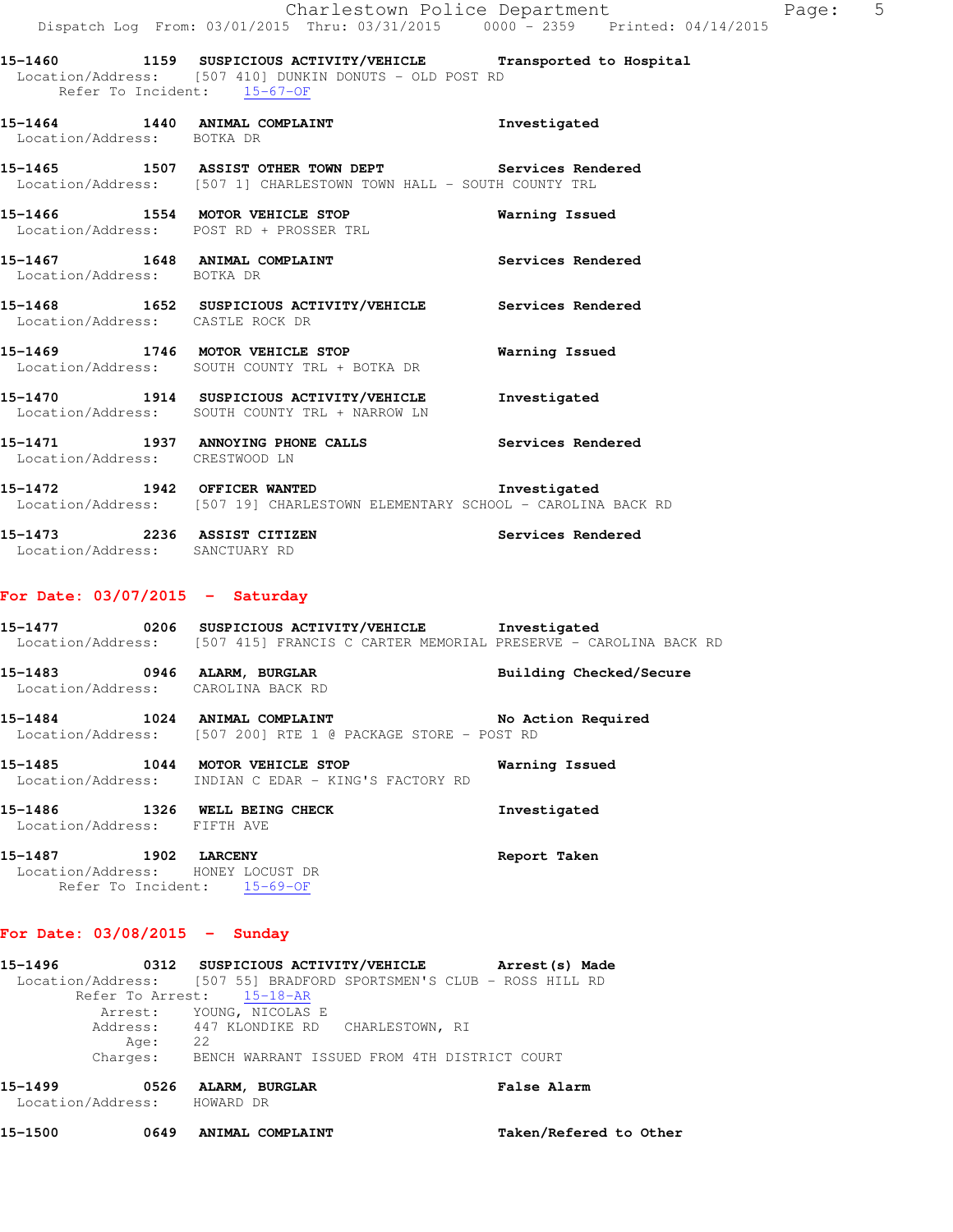#### Location/Address: [507 264] RTE 1 @ WINDSWEPT INN - POST RD

| Location/Address: JACOB PERRY DR                                | 15-1501 0953 FOLLOW-UP INVESTIGATION                                                                                          | Investigated            |
|-----------------------------------------------------------------|-------------------------------------------------------------------------------------------------------------------------------|-------------------------|
| 15-1502 1033 ASSIST CITIZEN<br>Location/Address: CASTLE ROCK DR |                                                                                                                               | Services Rendered       |
| Location/Address: FIFTH AVE                                     | 15-1503 1120 FOLLOW-UP INVESTIGATION                                                                                          | Investigated            |
| Location/Address: SOUTH LEWIS ST                                | 15-1504 1159 FOLLOW-UP INVESTIGATION                                                                                          | Services Rendered       |
| Location/Address: TOADSTOOL KNL                                 | 15-1505 1223 VIOLATION OF RO/NCO                                                                                              | Investigated            |
|                                                                 | 15-1506 1349 MOTOR VEHICLE STOP<br>Location/Address: POST RD + WEST BEACH RD                                                  | Warning Issued          |
|                                                                 | 15-1507 1520 ANIMAL COMPLAINT<br>Location/Address: SOUTH COUNTY TRL                                                           | Taken to Family/Guardia |
|                                                                 | 15-1508 1604 MOTOR VEHICLE COMPLAINT 6001d Not Locate<br>Location/Address: [507 276] RTE 2 @ RICHMOND LINE - SOUTH COUNTY TRL |                         |
| Location/Address: BLUE RIDGE DR                                 | 15-1509 1704 ANNOYING PHONE CALLS                                                                                             | Investigated            |

**15-1511 2150 MOTOR VEHICLE STOP Warning Issued**  Location/Address: SOUTH COUNTY TRL + OLD MILL RD

### **For Date: 03/09/2015 - Monday**

| 15-1517           |  | 0553 TRAFFIC CONTROL |  |                                        | Services Rendered |  |
|-------------------|--|----------------------|--|----------------------------------------|-------------------|--|
| Location/Address: |  |                      |  | SOUTH COUNTY TRI + NEW BISCUIT CITY RD |                   |  |

**15-1520 0638 ALARM, BURGLAR Building Checked/Secure**  Location/Address: MOULTON PL **15-1523 0918 STOLEN M/V No Action Required** 

 Location/Address: EAST QUAIL RUN **15-1524 0924 ASSIST OTHER TOWN DEPT Investigated**  Location/Address: SAND HILL RD

**15-1525 0946 MOTOR VEHICLE COMPLAINT Investigated**  Location/Address: FOXTROT DR

**15-1526 1002 ALARM, BURGLAR Building Checked/Secure**  Location/Address: [507 34] CHARLESTOWN FLAG & CANVAS - OLD POST RD

**15-1530 1206 MOTOR VEHICLE STOP Warning Issued**  Location/Address: POST RD + WILDFLOWER RD

**15-1531 1217 MOTOR VEHICLE STOP Citation Issued**  Location/Address: POST RD + EAST BEACH RD

**15-1534 1436 MVA - Minor Report Taken**  Location/Address: SOUTH COUNTY TRL + SHERMAN AVE Refer To Accident: 15-36-AC

**15-1535 1543 FOLLOW-UP INVESTIGATION Investigated**  Location/Address: AUBURN DR

**15-1661 1550 MOTOR VEHICLE COMPLAINT Citation Issued**  Location/Address: [507 469] OLD MILL DINER - SOUTH COUNTY TRL

**15-1536 1637 TRAFFIC CONTROL Services Rendered**  Location/Address: POST RD + WEST BEACH RD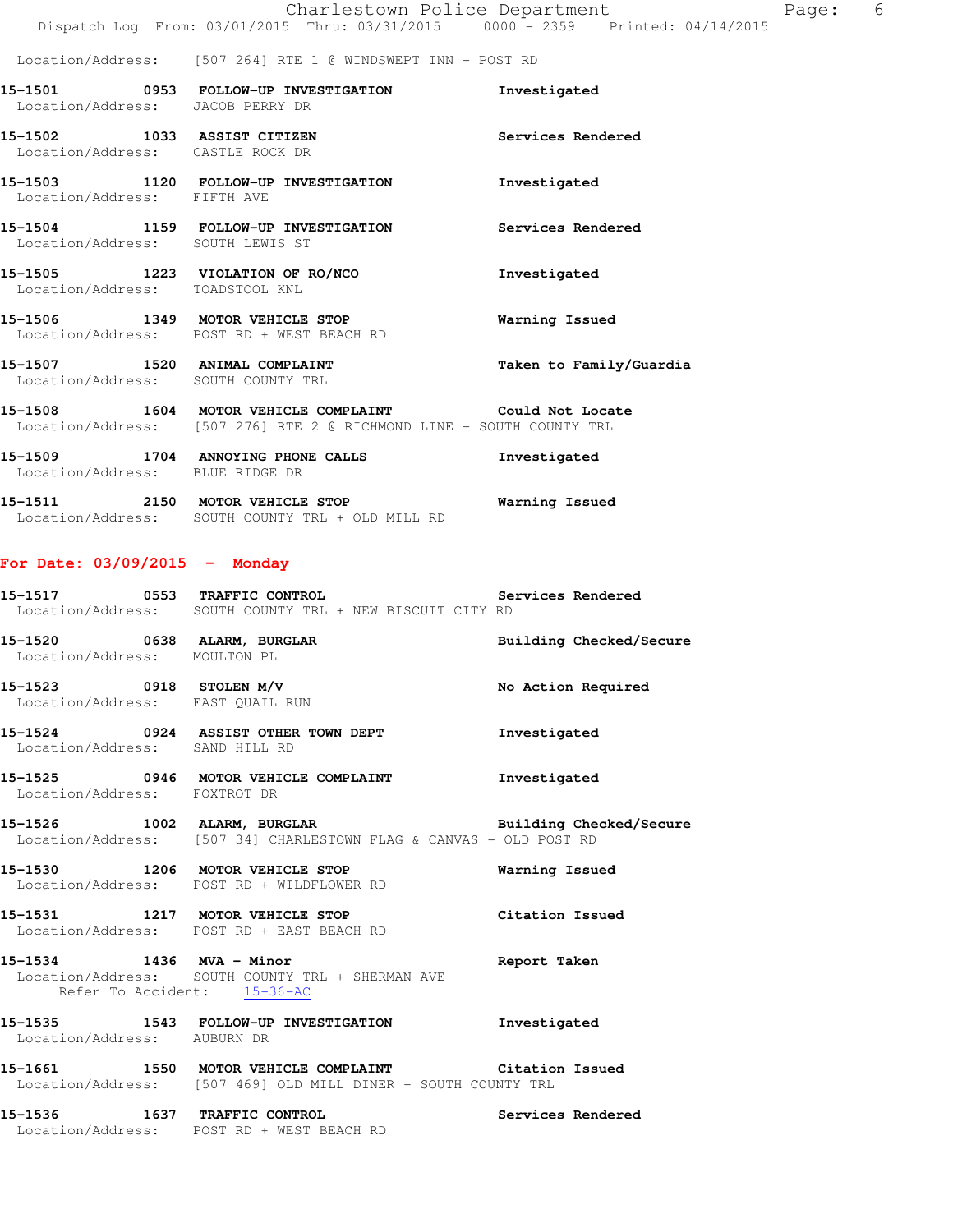15-1538 1802 ANIMAL COMPLAINT **15-1538** No Action Required Vicinity of: HENRYS PRODUCE - POST RD **15-1539 1805 DISABLED MV Services Rendered**  Vicinity of: HENRY'S PRODUCE - POST RD

# **For Date: 03/10/2015 - Tuesday**

| 0130<br>15-1543<br>Location/Address: | DISABLED MV<br>KING'S FACTORY RD                                                               | Services Rendered  |
|--------------------------------------|------------------------------------------------------------------------------------------------|--------------------|
| 0622<br>15–1550                      | MOTOR VEHICLE STOP<br>Location/Address: [507 364] CROTTY AND SONS AUTO BODY - SOUTH COUNTY TRL | Warning Issued     |
| 0929<br>15–1555<br>Location/Address: | MOTOR VEHICLE STOP<br>POST RD + TAMANACO DR                                                    | Citation Issued    |
| 0939<br>15–1556                      | MOTOR VEHICLE STOP<br>Location/Address: [507 66] WILLOWS RESORT - POST RD                      | Warning Issued     |
| 0952<br>15–1557                      | MOTOR VEHICLE STOP<br>Location/Address: [507 66] WILLOWS RESORT - POST RD                      | No Action Required |

 Location/Address: POST RD + WEST BEACH RD **15-1559 1008 MOTOR VEHICLE STOP Citation Issued**  Location/Address: FIORE'S - POST RD

**15-1558 0956 MOTOR VEHICLE STOP Warning Issued** 

**15-1561 1235 FOLLOW-UP INVESTIGATION Investigated**  Location/Address: TOCKWOTTEN COVE RD

### **For Date: 03/11/2015 - Wednesday**

| 15-1574                     | 0515 | ANIMAL COMPLAINT  | Taken/Refered to Other |  |
|-----------------------------|------|-------------------|------------------------|--|
| Location/Address:           |      | NORTH PINETREE LN |                        |  |
| Refer To Incident: 15-71-OF |      |                   |                        |  |

**15-1576 0839 MVA - Minor Investigated**  Location/Address: [507 72] CUMBERLAND FARMS - OLD POST RD Refer To Accident: 15-37-AC

- **15-1577 0931 FOLLOW-UP INVESTIGATION Investigated**  Location/Address: NORTH PINETREE LN
- **15-1578 1029 DISABLED MV Services Rendered**  Location/Address: POST RD + HOXSIE AVE
- **15-1579 1137 ALARM, BURGLAR Building Checked/Secure**  Location/Address: ELIZABETH COOPER DR

**15-1582 1524 MVA - Minor Investigated**  Location/Address: [507 38] CHARLESTOWN POST OFFICE - OLD POST RD

**15-1583 1554 MOTOR VEHICLE STOP No Action Required**  Location/Address: POST RD + LAKESIDE DR

### **15-1584 1646 MOTOR VEHICLE STOP Arrest(s) Made**  Location/Address: GARDENIA DR Refer To Arrest: 15-19-AR Arrest: SMITH, KEVIN PETER

 Address: 26 SAGAMORE DR CHARLESTOWN, RI Age: 59 Charges: DRIVING AFTER DENIAL,SUS/REVOCATION-LICENSE

**15-1585 1657 MOTOR VEHICLE COMPLAINT Taken/Refered to Other**  Location/Address: [507 318] EAST BEACH STATE PARKING LOT - EAST BEACH RD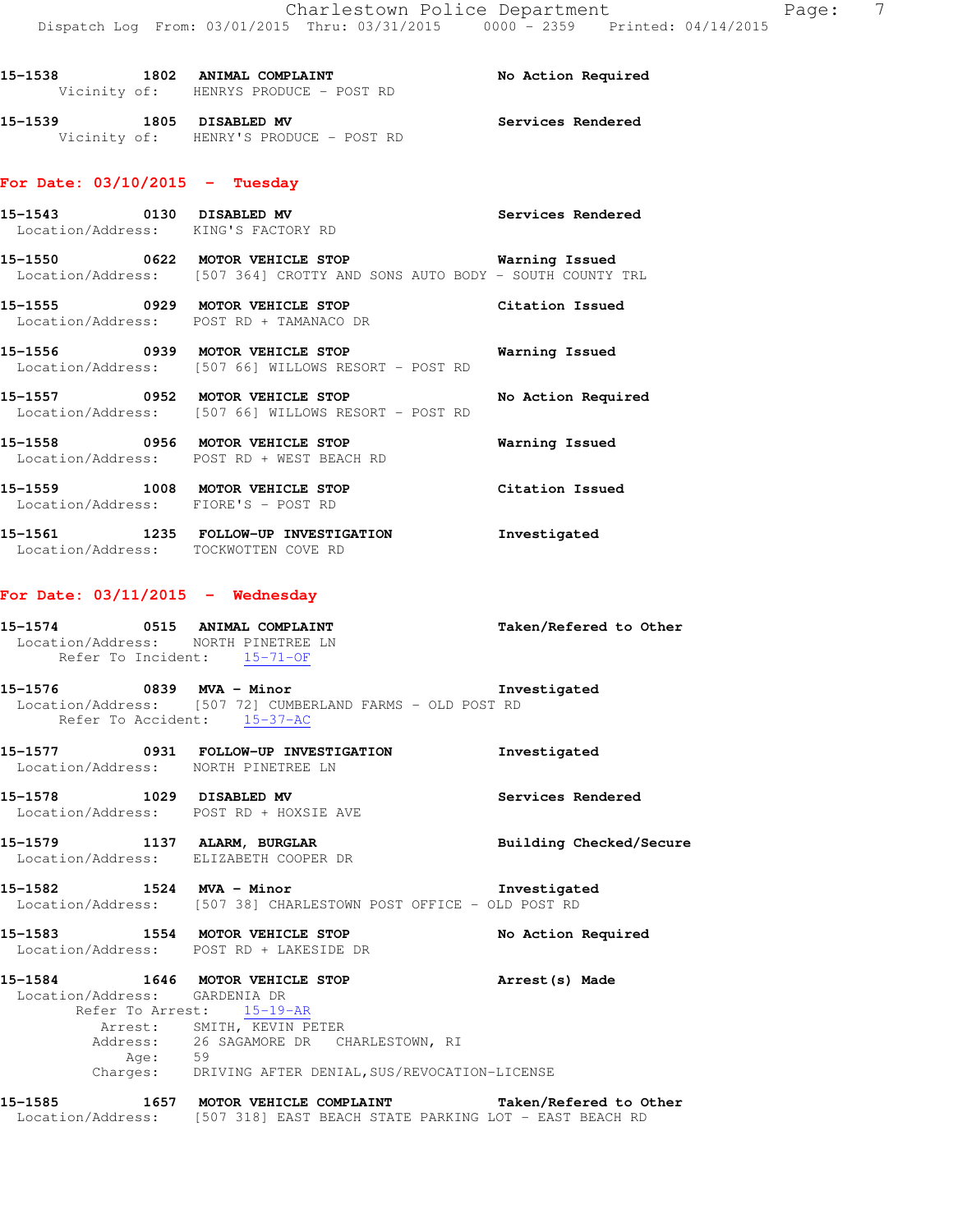### **15-1587 2115 MOTOR VEHICLE STOP No Action Required**  Location/Address: MATUNUCK SCHOOLHOUSE RD + CEDAR RD

### **For Date: 03/12/2015 - Thursday**

- **15-1591 0012 ANIMAL COMPLAINT Investigated**  Location/Address: COBLEIGH ST
- **15-1592 0015 MVA Minor Removed Hazard**  Location/Address: BISCUIT CITY RD + NEW BISCUIT CITY RD
- **15-1596 0644 FIRE, STRUCTURE Extinquished**  Location/Address: LAURI DR Refer To Incident: 15-72-OF
- **15-1602 1511 MISSING PERSON Investigated**  Location/Address: GRANDVIEW DR Refer To Incident: 15-73-OF
- **15-1604 1626 MOTOR VEHICLE STOP Warning Issued**  Location/Address: POST RD + SCHOOLHOUSE POND RD
- **15-1606 1957 ASSIST OTHER POLICE DEPT Services Rendered**  Location/Address: SAGAMORE DR
- **15-1607 2053 DISTURBANCE/Music/Noise Investigated**  Location/Address: [507 854] WINDSWEPT INN - PROSSER TRL

# **For Date: 03/13/2015 - Friday**

| 15-1611 0037 TRAFFIC CONTROL                                             | Location/Address: WORDEN'S POND RD + SHANNOCK RD                                      | No Action Required |
|--------------------------------------------------------------------------|---------------------------------------------------------------------------------------|--------------------|
|                                                                          | Location/Address: [507 258] RTE 1 @ SOUTH KINGSTOWN LINE - POST RD                    |                    |
|                                                                          | Location/Address: [507 276] RTE 2 @ RICHMOND LINE - SOUTH COUNTY TRL                  |                    |
|                                                                          | 15-1622 0842 POLICE INFORMATION<br>Location/Address: POST RD + SOUTH COUNTY TRL       | Investigated       |
| 15-1632 1607 MOTOR VEHICLE STOP<br>Location/Address: POST RD + NARROW LN |                                                                                       | Warning Issued     |
| Location/Address: SAND PLAIN RD                                          | 15-1633 1622 SUSPICIOUS ACTIVITY/VEHICLE Investigated                                 |                    |
| 15-1634 1633 FIRE, OTHER                                                 | Location/Address: [507 631] CROSSPATCH RD                                             | Services Rendered  |
|                                                                          | 15-1637  2108  MOTOR VEHICLE STOP<br>Location/Address: SHANNOCK RD + CEDAR MEADOWS RD | Warning Issued     |

### **For Date: 03/14/2015 - Saturday**

| 15-1645<br>Location/Address: OCEAN RIDGE DR |      | 0736 ALARM, BURGLAR                                                            | <b>False Alarm</b> |
|---------------------------------------------|------|--------------------------------------------------------------------------------|--------------------|
| 15–1646<br>Location/Address:                | 1000 | FOLLOW-UP INVESTIGATION<br>[507 881] CHARLESTOWN ANIMAL SHELTER - SAND HILL RD | Services Rendered  |

**15-1650 1132 FOLLOW-UP INVESTIGATION Investigated**  Location/Address: BISCUIT CITY RD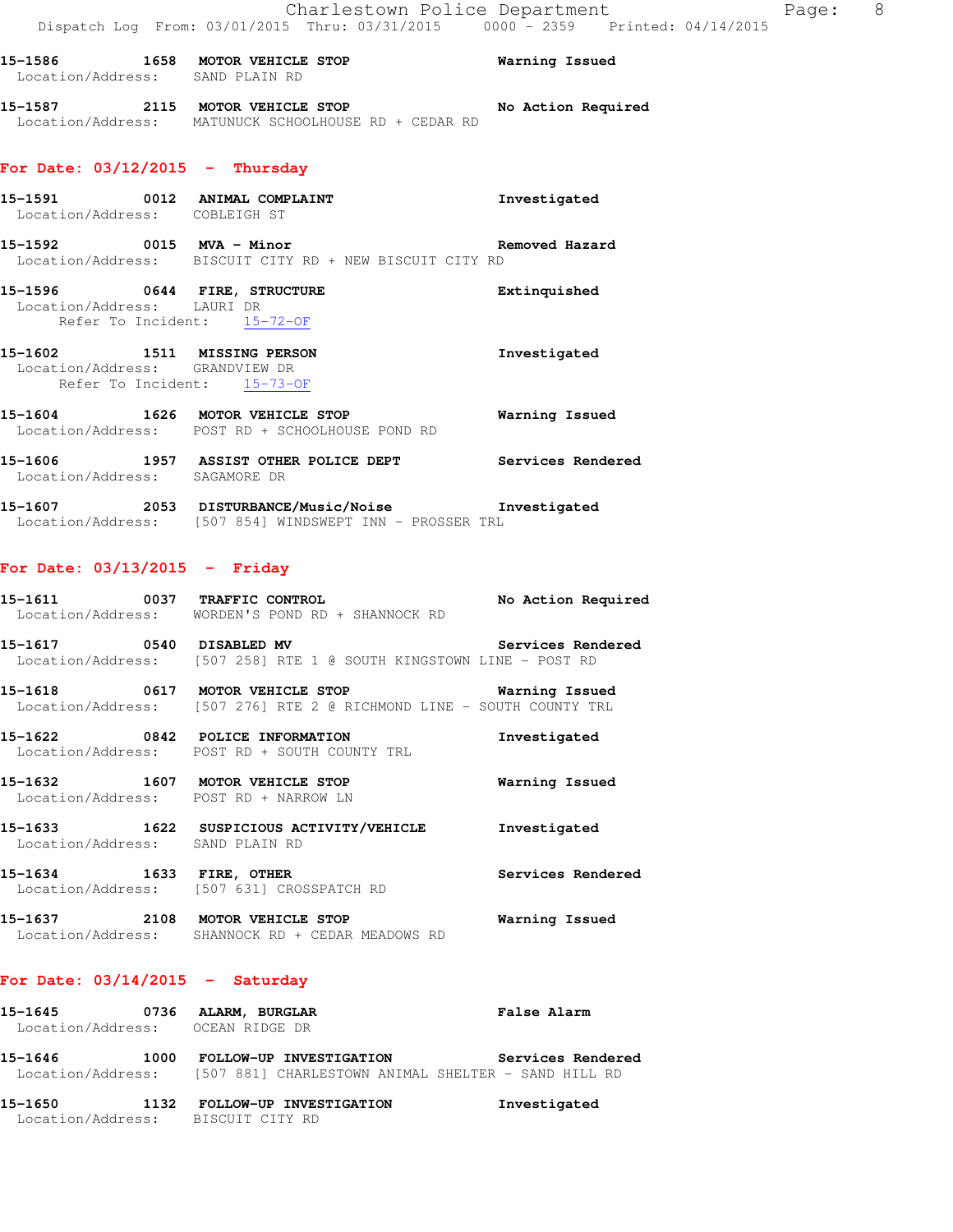### **15-1654 1902 FIRE, OTHER Investigated**  Location/Address: [507 740] SUNDALE WAY

# **15-1655 1951 MOTOR VEHICLE COMPLAINT Investigated**  Location/Address: [507 37] CHARLESTOWN WINE AND SPIRITS - OLD POST RD

# **15-1656 2008 MOTOR VEHICLE STOP Arrest(s) Made**  Location/Address: [507 64] RATHSKELLER RESTAURANT - OLD COACH RD Refer To Arrest: 15-20-AR Arrest: CHAMPAGNE, LAWRENCE P Address: 53 SKAGERRAK RD CHARLESTOWN, RI Age: 62 Charges: DUI/DRUGS/ALCOHOL/1ST OFFENSE - B.A.C. UNKNOWN

**15-1657 2156 TRANSPORT Services Rendered**  Location/Address: [507 642] CHARLESTOWN POLICE DEPARTMENT - OLD POST RD

REFUSAL TO SUBMIT TO A CHEMICAL TEST

**15-1658 2221 SUSPICIOUS ACTIVITY/VEHICLE Investigated**  Location/Address: OCEAN VIEW AVE

### **For Date: 03/15/2015 - Sunday**

- **15-1664 0129 MOTOR VEHICLE STOP Citation Issued**  Location/Address: POST RD + KING'S FACTORY RD
- **15-1671 0401 MOTOR VEHICLE STOP Warning Issued**  Location/Address: [507 88] EAST WEST MARKET - POST RD
- **15-1672 0429 ALARM, FIRE Investigated**  Location/Address: [507 83] MEADOW BROOK INN - CAROLINA BACK RD
- **15-1674 0732 ALARM, FIRE Investigated**  Location/Address: [507 83] MEADOW BROOK INN - CAROLINA BACK RD
- **15-1675 0751 ROAD HAZARD/OBSTRUCTION Removed Hazard**  Location/Address: POST RD + ROSS HILL RD
- **15-1678 1248 ALARM, FIRE Investigated**  Location/Address: [507 528] NARRAGANSETT INDIAN TRIBAL HEADQUARTERS - SOUTH COUNTY TRL
- **15-1680 1303 MOTOR VEHICLE STOP Warning Issued**  Location/Address: [507 259] RTE 1 @ CASTLEROCK - POST RD
- **15-1681 1319 MOTOR VEHICLE COMPLAINT Could Not Locate**  Vicinity of: [507 275] RTE 1 @ WESTERLY LINE - POST RD
- **15-1685 1636 ASSIST OTHER POLICE DEPT Investigated**  Location/Address: [507 33] BROOKSIDE APARTMENTS - SOUTH COUNTY TRL
- **15-1686 1653 ASSIST OTHER POLICE DEPT Investigated**  Location/Address: POST RD
- **15-1687 1753 DISABLED MV Services Rendered**  Vicinity of: [507 226] QUONOCHONTAUG GRANGE - POST RD
- 15-1688 2123 ANIMAL COMPLAINT **Taken/Refered to Other** Location/Address: SHUMANKANUC HILL RD
- **15-1689 2333 MOTOR VEHICLE STOP Warning Issued**  Location/Address: [507 261] RTE 1 @ STATE GARAGE - POST RD

# **For Date: 03/16/2015 - Monday**

| 15-1695           | 0548 | MOTOR VEHICLE STOP |  |                         | Warning Issued |
|-------------------|------|--------------------|--|-------------------------|----------------|
| Location/Address: |      |                    |  | POST RD + WEST BEACH RD |                |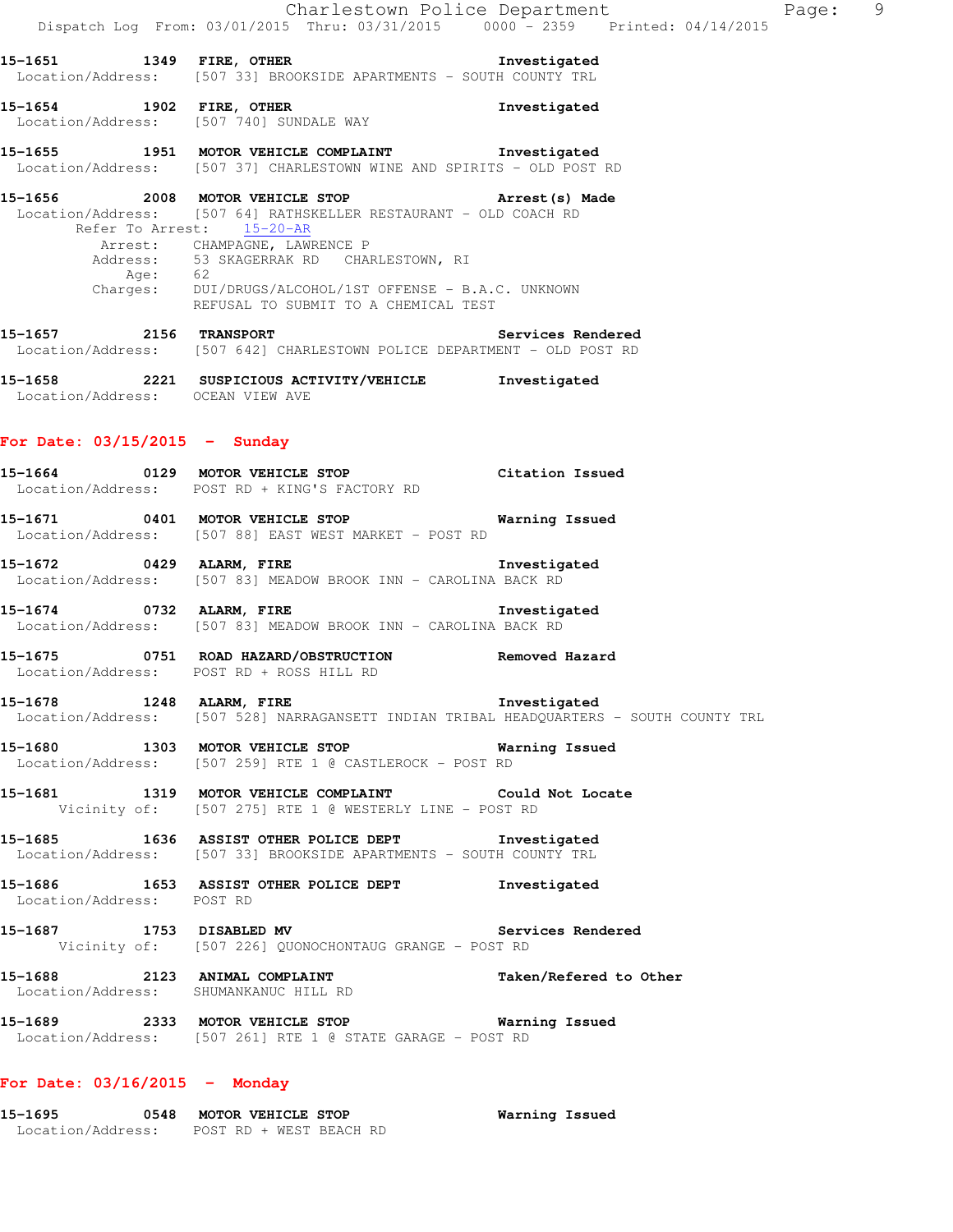|                                                                          | Location/Address: POST RD + PROSSER TRL                                                                                                  |                         |
|--------------------------------------------------------------------------|------------------------------------------------------------------------------------------------------------------------------------------|-------------------------|
|                                                                          | 15-1697 0621 MOTOR VEHICLE STOP Warning Issued<br>Location/Address: KING'S FACTORY RD + SHUMANKANUC HILL RD                              |                         |
|                                                                          | 15-1698 0812 TRAFFIC CONTROL Services Rendered<br>Location/Address: [507 19] CHARLESTOWN ELEMENTARY SCHOOL - CAROLINA BACK RD            |                         |
|                                                                          |                                                                                                                                          | Building Checked/Secure |
| 15-1702 1008 TRAFFIC CONTROL<br>Location/Address: [507 100] POST RD      |                                                                                                                                          | No Action Required      |
| 15-1704 1027 MOTOR VEHICLE STOP<br>Location/Address: POST RD + NARROW LN |                                                                                                                                          | Warning Issued          |
| For Date: $03/17/2015$ - Tuesday                                         |                                                                                                                                          |                         |
| Location/Address: FOXTROT DR<br>Refer To Incident: 15-74-OF              | 15-1726 0843 FEDERAL MAIL THEFT                                                                                                          | Report Taken            |
|                                                                          | 15-1732 1018 MOTOR VEHICLE STOP<br>Location/Address: POST RD + PROSSER TRL                                                               | <b>Warning Issued</b>   |
| 15-1734 1139 NOTIFICATION<br>Location/Address: AUBURN DR                 |                                                                                                                                          | Could Not Locate        |
| Location/Address: STILL WATER RD<br>Refer To Incident: 15-75-OF          | 15-1736 1321 JUVENILE OFFENSES                                                                                                           | Report Taken            |
|                                                                          | 15-1737 1539 MOTOR VEHICLE COMPLAINT No Action Required<br>Location/Address: [507 258] RTE 1 @ SOUTH KINGSTOWN LINE - POST RD            |                         |
|                                                                          | 15-1738 1611 ASSIST OTHER TOWN DEPT No Action Required<br>Location/Address: [507 19] CHARLESTOWN ELEMENTARY SCHOOL - CAROLINA BACK RD    |                         |
|                                                                          | 15-1739 1657 ASSIST CITIZEN<br>Location/Address: POST RD + EAST BEACH RD                                                                 | Services Rendered       |
| 15-1741 1751 COMPLAINT<br>Refer To Incident: 15-76-OF                    | Location/Address: [507 642] CHARLESTOWN POLICE DEPARTMENT - OLD POST RD                                                                  | Report Taken            |
| 15-1742 1755 DISABLED MV                                                 | Location/Address: NARROW LN + SOUTH COUNTY TRL                                                                                           | Removed Hazard          |
|                                                                          | 15-1743   1824   911 CALLS/False/Hang-Ups/Open   Investigated Location/Address:   KING TOM DR                                            |                         |
|                                                                          | 15-1745 2003 ROAD HAZARD/OBSTRUCTION Removed Hazard<br>Location/Address: SOUTH COUNTY TRL + SAND PLAIN RD                                |                         |
| For Date: $03/18/2015$ - Wednesday                                       |                                                                                                                                          |                         |
| 15-1749 0037 WELL BEING CHECK<br>Location/Address: OLD POST RD           |                                                                                                                                          | Transported to Hospital |
| Location/Address: POST RD + TAMANACO DR<br>Refer To Accident: 15-38-AC   |                                                                                                                                          |                         |
|                                                                          | 15-1759       0829   MOTOR VEHICLE STOP           Building Checked/Secure<br>Location/Address: [507 243] KRYSTAL PENQUIN MOTEL - POST RD |                         |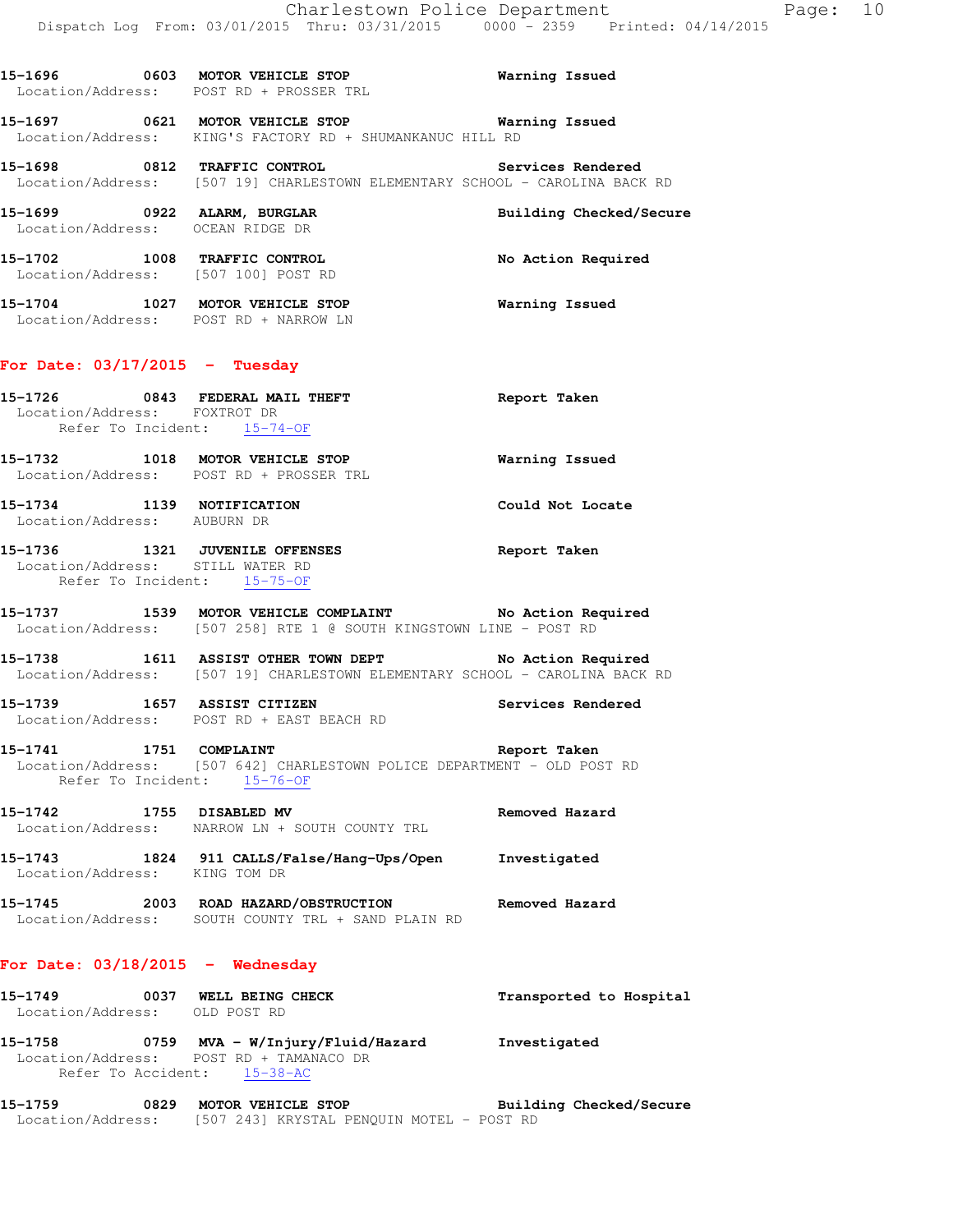# **15-1762 0954 COMPLAINT Services Rendered**  Location/Address: [507 642] CHARLESTOWN POLICE DEPARTMENT - OLD POST RD Refer To Incident: 15-77-OF

**15-1763 1014 ALARM, BURGLAR Building Checked/Secure**  Location/Address: CENTRAL ST

15-1765 1055 ALARM, BURGLAR **Building Checked/Secure** Location/Address: POWAGET AVE

**15-1767 1258 ASSIST OTHER POLICE DEPT Services Rendered**  Location/Address: CHARLESTOWN BEACH RD + HENLEY ST

15-1768 1304 ALARM, BURGLAR **Building Checked/Secure** Location/Address: PARADISE LN

**15-1769 1317 ALARM, BURGLAR Building Checked/Secure**  Location/Address: OLD POST RD

### **15-1771 1614 MVA - Minor Investigated**  Location/Address: [507 642] CHARLESTOWN POLICE DEPARTMENT - OLD POST RD Refer To Accident: 15-39-AC

**15-1772 1644 MOTOR VEHICLE STOP Warning Issued**  Location/Address: SHANNOCK RD

**15-1774 1748 ROAD HAZARD/OBSTRUCTION Removed Hazard**  Location/Address: ROSS HILL RD + LAUREL RD

**15-1775 1752 MOTOR VEHICLE STOP Warning Issued**  Location/Address: SHANNOCK RD + WORDEN'S POND RD

**15-1776 1804 MOTOR VEHICLE STOP Warning Issued**  Location/Address: SHANNOCK RD + MAPLE LAKE FARM RD

**15-1777 1821 SUSPICIOUS ACTIVITY/VEHICLE Investigated**  Location/Address: LEWIS TRL

**15-1778 1935 POWER OUTAGE/FAILURE No Action Required 15-1779 1947 MOTOR VEHICLE COMPLAINT Investigated** 

**15-1784 2133 SUSPICIOUS ACTIVITY/VEHICLE Investigated**  Location/Address: [507 321] CHARLESTOWN BEACH - CHARLESTOWN BEACH RD

**15-1786 2339 OFFICER WANTED Unfounded**  Location/Address: NARROW LN

# **For Date: 03/19/2015 - Thursday**

Location/Address: NARROW LN

**15-1789 0033 ALARM, BURGLAR Building Checked/Secure**  Location/Address: ELIZABETH COOPER DR **15-1792 0536 MOTOR VEHICLE STOP Citation Issued**  Location/Address: TAMANACO DR + POST RD

**15-1793 0552 MOTOR VEHICLE STOP Citation Issued**  Location/Address: [507 302] RTE 1A @ SOUTH SHORE MENTAL HEALTH - OLD POST RD

**15-1794 0556 MOTOR VEHICLE STOP Warning Issued**  Location/Address: POST RD + PROSSER TRL **15-1796 0615 TRAFFIC CONTROL No Action Required**  Location/Address: POST RD + WILDFLOWER RD

**15-1797 0623 MOTOR VEHICLE STOP Warning Issued**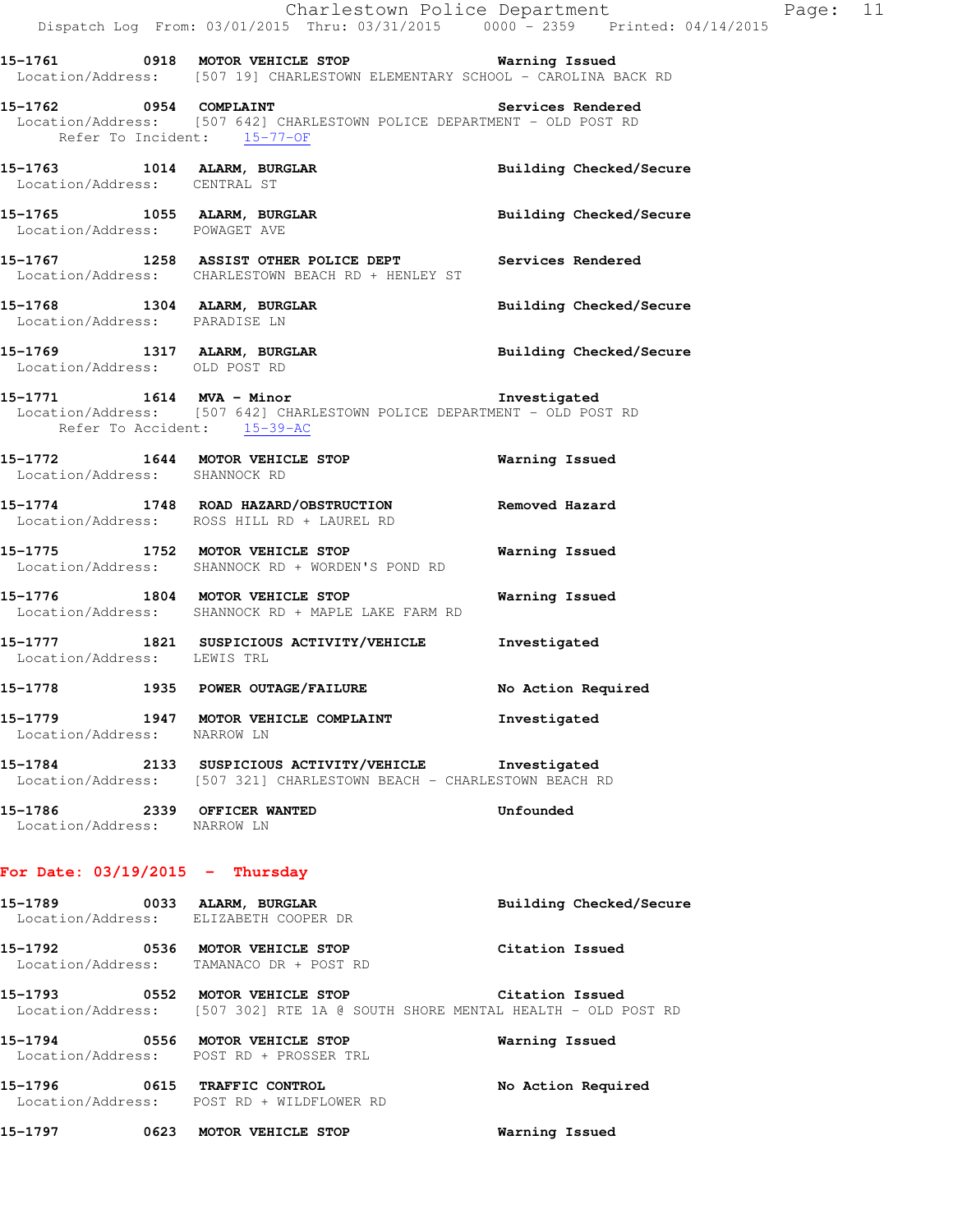|                                 | Charlestown Police Department                                                            |                          | Page: 12 |  |
|---------------------------------|------------------------------------------------------------------------------------------|--------------------------|----------|--|
|                                 | Dispatch Log From: 03/01/2015 Thru: 03/31/2015 0000 - 2359 Printed: 04/14/2015           |                          |          |  |
|                                 | Location/Address: POST RD + PROSSER TRL                                                  |                          |          |  |
| 15-1799 0857 TRAFFIC CONTROL    | Location/Address: WEST BEACH RD + BRIARWOOD DR                                           | No Action Required       |          |  |
|                                 | 15-1800 0952 ALARM, BURGLAR<br>Location/Address: CHARLESTOWN BEACH RD                    | Building Checked/Secure  |          |  |
|                                 | 15-1803 1039 MOTOR VEHICLE STOP<br>Location/Address: SHANNOCK RD + CAROLINA BACK RD      | Warning Issued           |          |  |
| Location/Address: SCAPA FLOW RD | 15-1804 1102 FOLLOW-UP INVESTIGATION Investigated                                        |                          |          |  |
|                                 | 15-1805 1252 MOTOR VEHICLE STOP<br>Location/Address: POST RD + WILDFLOWER RD             | Warning Issued           |          |  |
|                                 | 15-1809 1624 ASSIST CITIZEN<br>Location/Address: [507 72] CUMBERLAND FARMS - OLD POST RD | No Action Required       |          |  |
|                                 | 15-1810 1624 MOTOR VEHICLE STOP<br>Vicinity of: SOUTH COUNTY TRL                         | Warning Issued           |          |  |
| 15-1814 1714 DISABLED MV        | Location/Address: POST RD + CASTLE ROCK DR                                               | Services Rendered        |          |  |
| Location/Address: KLONDIKE RD   | 15-1815 1741 ASSIST OTHER AGENCY                                                         | <b>Services Rendered</b> |          |  |
| 15-1819 2106 NOTIFICATION       |                                                                                          | Services Rendered        |          |  |

**For Date: 03/20/2015 - Friday**

Location/Address: ROSS HILL RD

| Location/Address: OLD POST RD                            | Refer To Incident: 15-78-OF                                                                                              | Investigated             |
|----------------------------------------------------------|--------------------------------------------------------------------------------------------------------------------------|--------------------------|
|                                                          | 15-1831 0925 DISABLED MV<br>Location/Address: POST RD + SOUTH COUNTY TRL                                                 | No Action Required       |
| Location/Address: PASQUISETT TRL                         | 15-1836 1211 LOST/STOLEN LICENSE PLATES Services Rendered                                                                |                          |
|                                                          | Location/Address: POST RD + WILDFLOWER RD                                                                                |                          |
| 15-1837 1640 CIVIL MATTER<br>Location/Address: ARNOLD ST |                                                                                                                          | <b>Services Rendered</b> |
|                                                          | 15-1838 1653 TRAFFIC CONTROL 15-1838 No Action Required<br>Location/Address: [507 260] RTE 1 @ GENERAL STANTON - POST RD |                          |
|                                                          | 15-1839 1659 ROAD HAZARD/OBSTRUCTION Removed Hazard<br>Location/Address: POST RD + WEST BEACH RD                         |                          |
|                                                          | 15-1840 1724 MOTOR VEHICLE STOP<br>Location/Address: CAROLINA BACK RD                                                    | Warning Issued           |
|                                                          | 15-1841 1805 ALARM, FIRE 1997 112 Investigated<br>Location/Address: [507 83] MEADOW BROOK INN - CAROLINA BACK RD         |                          |
| Location/Address: RAM ISLAND RD                          | 15-1843 1839 MOTOR VEHICLE STOP                                                                                          | Warning Issued           |

**15-1822 0316 MOTOR VEHICLE STOP No Action Required** 

Location/Address: [507 28] SIMPLE PEASURES - SOUTH COUNTY TRL

**15-1844 1904 MVA - Minor Report Taken**  Location/Address: NARROW LN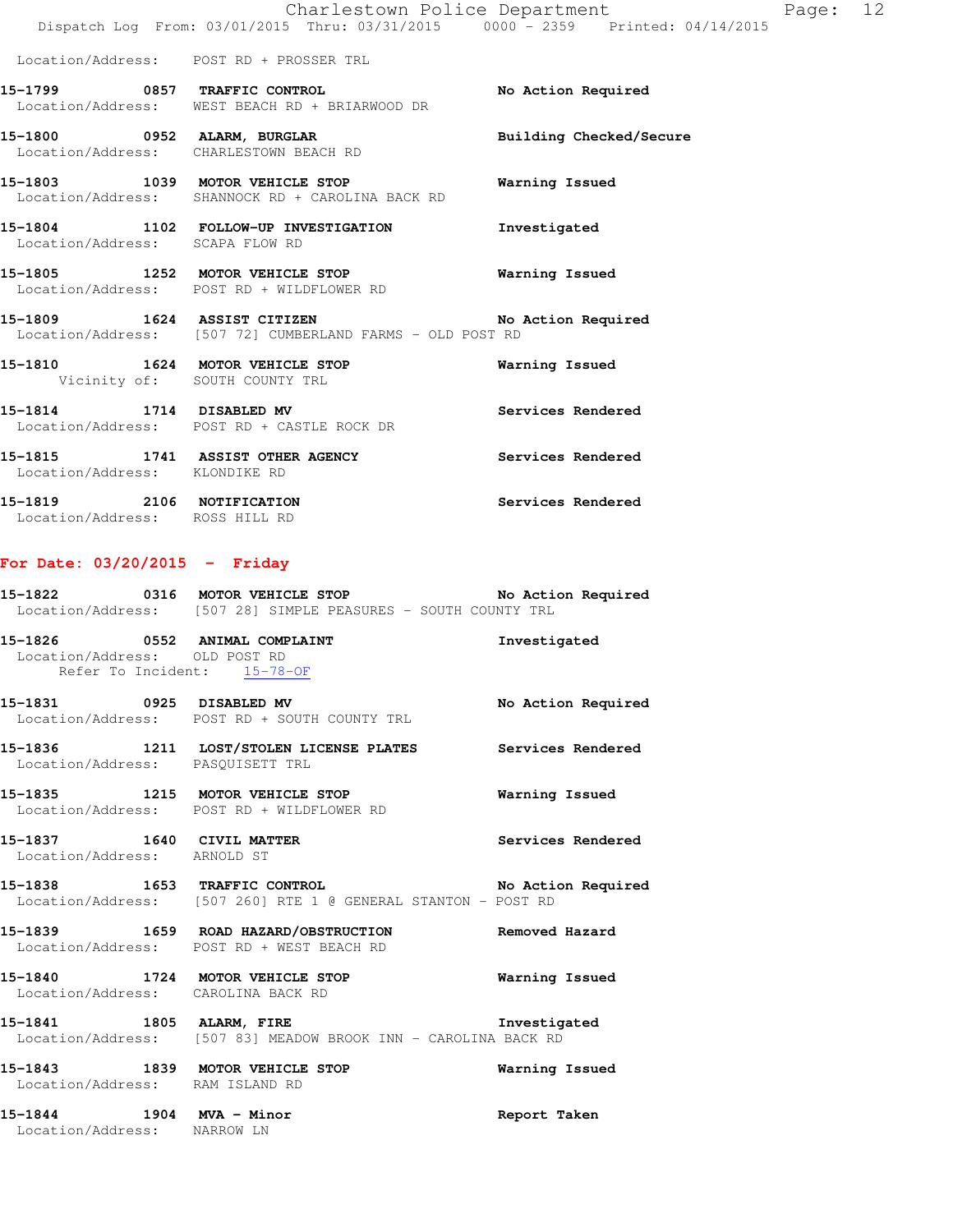Refer To Accident: 15-40-AC

| 15-1845                            |          | 2031 DISTURBANCE/Music/Noise |                 | Arrest (s) Made |  |
|------------------------------------|----------|------------------------------|-----------------|-----------------|--|
| Location/Address: CAROLINA BACK RD |          |                              |                 |                 |  |
|                                    |          | Refer To Arrest: 15-22-AR    |                 |                 |  |
|                                    |          | Arrest: OUARRY, NATHAN R     |                 |                 |  |
|                                    | Address: | 144 CAROLINA BACK RD         | CHARLESTOWN, RI |                 |  |
|                                    | Age:     | 37                           |                 |                 |  |
|                                    | Charges: | DOMESTIC-DISORDERLY CONDUCT  |                 |                 |  |
|                                    |          |                              |                 |                 |  |

**15-1846 2201 MOTOR VEHICLE STOP Warning Issued**  Location/Address: NARROW LN + OLD COACH RD

**15-1848 2242 MOTOR VEHICLE STOP No Action Required**  Location/Address: [507 20] NINIGRET PARK - PARK LN

### **For Date: 03/21/2015 - Saturday**

| .       |              |                                                               |                   |  |  |
|---------|--------------|---------------------------------------------------------------|-------------------|--|--|
| 15–1857 |              | 0754 ANIMAL COMPLAINT<br>Vicinity of: ROSS HILL RD            | Services Rendered |  |  |
|         | 15-1854 0130 | <b>DISABLED MV</b><br>Location/Address: POST RD + PROSSER TRL | Services Rendered |  |  |

- **15-1859 0905 SUSPICIOUS ACTIVITY/VEHICLE Services Rendered**  Location/Address: AUBURN DR
- **15-1860 0920 MVA Minor Report Taken**  Location/Address: NARROW LN + GENERAL STANTON LN Refer To Accident: 15-41-AC
- **15-1862 1109 TRANSPORT Services Rendered**  Location/Address: [507 642] CHARLESTOWN POLICE DEPARTMENT - OLD POST RD
- **15-1863 1153 ALARM, BURGLAR False Alarm**  Location/Address: [507 216] SOUTH SHORE FAMILY PRACTICE - OLD POST RD
- **15-1864 1154 COMPLAINT Investigated**  Location/Address: KLONDIKE RD
- **15-1865 1342 POLICE INFORMATION Investigated**  Location/Address: [507 789] SAND PLAIN RD
- **15-1866 1723 TRAFFIC CONTROL Services Rendered**  Location/Address: POST RD + WEST BEACH RD
- **15-1869 1826 MOTOR VEHICLE COMPLAINT Unfounded**  Location/Address: [507 261] RTE 1 @ STATE GARAGE - POST RD
- **15-1871 2100 ALARM, CO DETECTOR Investigated**  Location/Address: KLONDIKE RD
- **15-1872 2251 ALARM, BURGLAR Investigated**  Location/Address: OLD POST RD

### **For Date: 03/22/2015 - Sunday**

| 15-1877<br>Location/Address: | 0919 | ALARM, BURGLAR<br>OCEAN RIDGE DR         | Building Checked/Secure |
|------------------------------|------|------------------------------------------|-------------------------|
| 15-1880<br>Location/Address: | 1103 | TRAFFIC CONTROL<br>POST RD               | No Action Required      |
| 15-1883<br>Location/Address: | 1201 | WELL BEING CHECK<br>CHARLESTOWN BEACH RD | Could Not Locate        |
| 15-1885                      | 1458 | ALARM,<br><b>BURGLAR</b>                 | Building Checked/Secure |

Location/Address: [507 364] CROTTY AND SONS AUTO BODY - SOUTH COUNTY TRL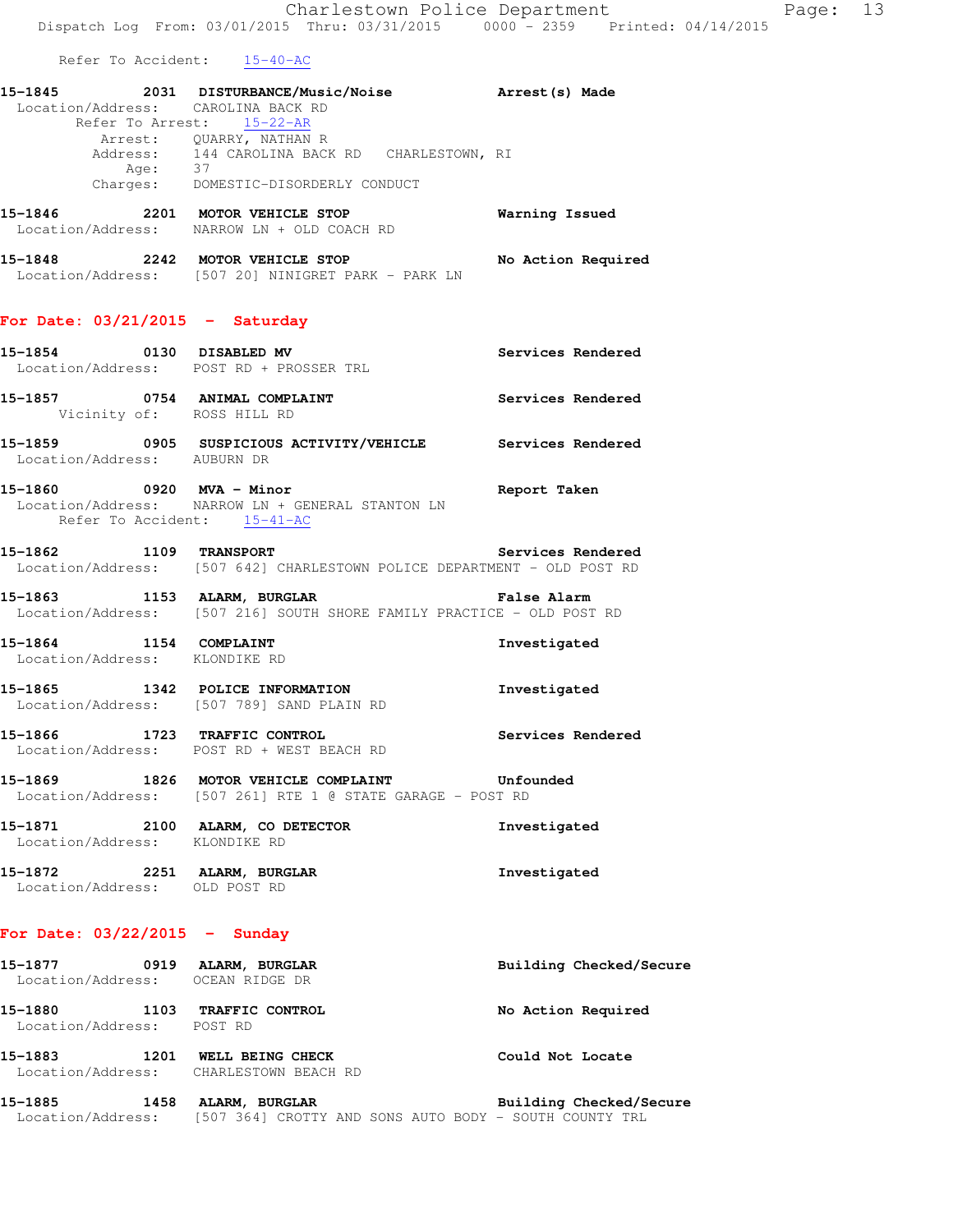**15-1888 1615 TRAFFIC CONTROL Services Rendered**  Location/Address: POST RD + TAMANACO DR **15-1889 1628 ALARM, BURGLAR Building Checked/Secure**  Location/Address: [507 364] CROTTY AND SONS AUTO BODY - SOUTH COUNTY TRL

**15-1894 2032 SUSPICIOUS ACTIVITY/VEHICLE Investigated**  Location/Address: EDGEWARE ST

### **For Date: 03/23/2015 - Monday**

- **15-1905 0801 TRAFFIC CONTROL Services Rendered**  Location/Address: [507 19] CHARLESTOWN ELEMENTARY SCHOOL - CAROLINA BACK RD
- **15-1907 0954 MVA Minor Investigated**  Location/Address: ROSS HILL RD
- **15-1908 1144 COMPLAINT Investigated**  Location/Address: [507 642] CHARLESTOWN POLICE DEPARTMENT - OLD POST RD Refer To Incident: 15-79-OF
- **15-1910 1207 TRAFFIC CONTROL No Action Required**  Location/Address: SOUTH COUNTY TRL + CAROLINA BACK RD
- **15-1911 1317 ALARM, BURGLAR Building Checked/Secure**  Location/Address: [507 34] CHARLESTOWN FLAG & CANVAS - OLD POST RD
- **15-1915 1521 MOTOR VEHICLE STOP Warning Issued**  Location/Address: SHANNOCK RD + MAPLE LAKE FARM RD
- **15-1916 1619 ASSIST OTHER AGENCY Services Rendered**  Location/Address: SOUTH COUNTY TRL
- **15-1917 1631 TRAFFIC CONTROL Services Rendered**  Location/Address: POST RD + WEST BEACH RD
- **15-1918 1657 MOTOR VEHICLE STOP Warning Issued**  Location/Address: [507 276] RTE 2 @ RICHMOND LINE - SOUTH COUNTY TRL
- **15-1919 1702 TRAFFIC CONTROL No Action Required**  Location/Address: [507 261] RTE 1 @ STATE GARAGE - POST RD
- **15-1922 2055 MOTOR VEHICLE STOP Citation Issued**  Location/Address: SOUTH COUNTY TRL + SHERMAN AVE
- **15-1923 2114 MOTOR VEHICLE STOP Warning Issued**  Location/Address: SHANNOCK RD + COLUMBIA HEIGHTS RD

### **For Date: 03/24/2015 - Tuesday**

- **15-1926 0020 DISABLED MV Services Rendered**  Location/Address: [507 1] CHARLESTOWN TOWN HALL - SOUTH COUNTY TRL
- **15-1927 0101 MOTOR VEHICLE STOP Warning Issued**  Vicinity of: [507 258] RTE 1 @ SOUTH KINGSTOWN LINE - POST RD
- **15-1932 0513 MOTOR VEHICLE STOP Citation Issued**  Location/Address: SOUTH COUNTY TRL + NEW BISCUIT CITY RD
- **15-1933 0531 MOTOR VEHICLE STOP Citation Issued**  Location/Address: SOUTH COUNTY TRL + SHANNOCK RD
- **15-1934 0534 TRAFFIC CONTROL No Action Required**  Location/Address: POST RD + PROSSER TRL
- **15-1935 0540 MOTOR VEHICLE STOP Warning Issued**  Location/Address: POST RD + WILDFLOWER RD
- **15-1936 0550 MOTOR VEHICLE STOP No Action Required**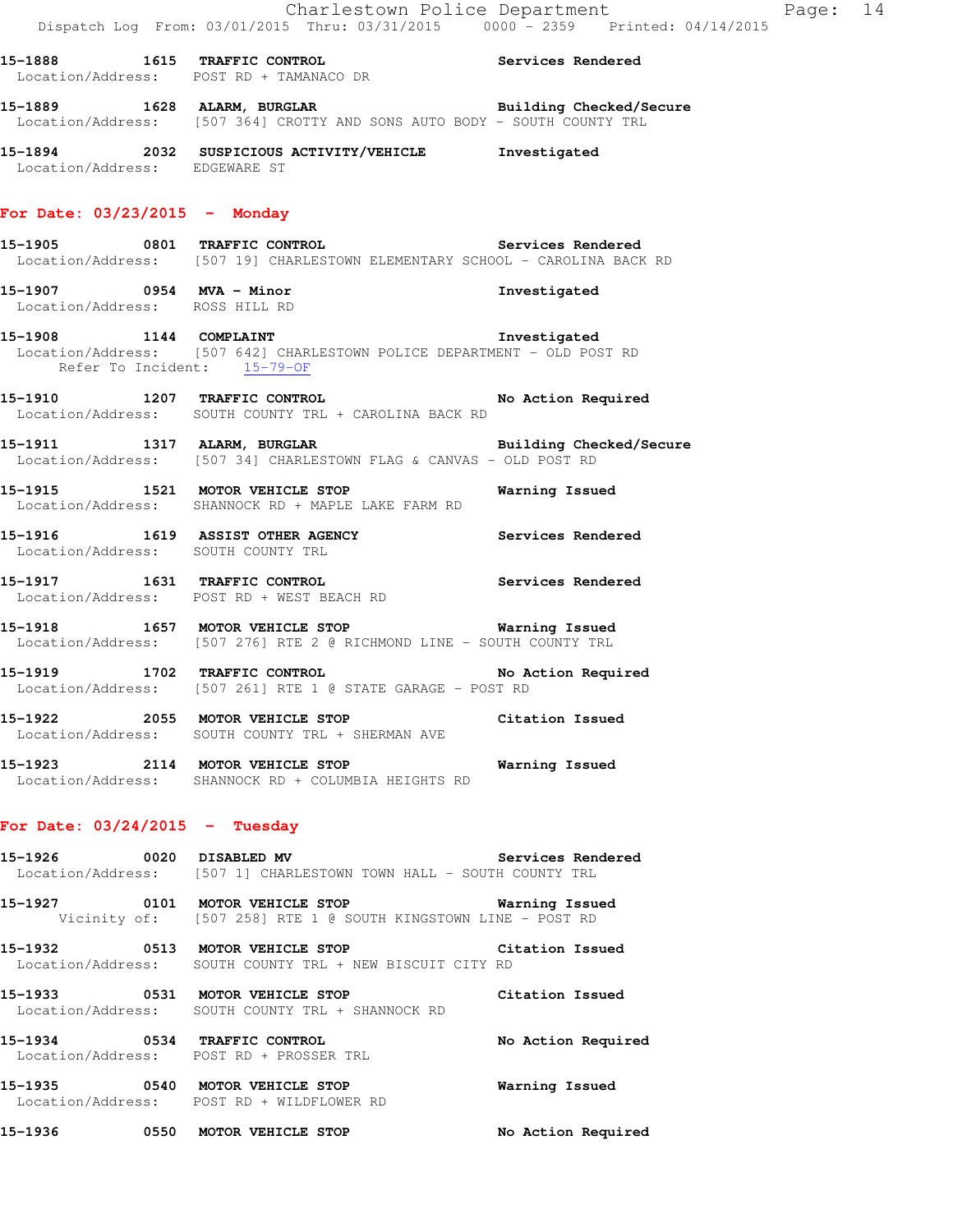|                               |                                                                                                                                                                                                                                                                 | Charlestown Police Department<br>Dispatch Log From: 03/01/2015 Thru: 03/31/2015 0000 - 2359 Printed: 04/14/2015 | Page: 15 |  |
|-------------------------------|-----------------------------------------------------------------------------------------------------------------------------------------------------------------------------------------------------------------------------------------------------------------|-----------------------------------------------------------------------------------------------------------------|----------|--|
|                               | Location/Address: SOUTH COUNTY TRL + NEW BISCUIT CITY RD                                                                                                                                                                                                        |                                                                                                                 |          |  |
|                               | 15-1937 0610 MOTOR VEHICLE STOP Citation Issued<br>Location/Address: SOUTH COUNTY TRL + POST RD                                                                                                                                                                 |                                                                                                                 |          |  |
| Vicinity of: POST RD          | 15-1938 0619 MOTOR VEHICLE STOP Citation Issued                                                                                                                                                                                                                 |                                                                                                                 |          |  |
|                               | 15-1939 0805 TRAFFIC CONTROL Services Rendered<br>Location/Address: [507 19] CHARLESTOWN ELEMENTARY SCHOOL - CAROLINA BACK RD                                                                                                                                   |                                                                                                                 |          |  |
|                               | 15-1945 1218 TRAFFIC CONTROL<br>Location/Address: POST RD + PROSSER TRL                                                                                                                                                                                         | Services Rendered                                                                                               |          |  |
|                               | 15-1946 1246 DISABLED MV<br>Location/Address: WEST BEACH RD                                                                                                                                                                                                     | Services Rendered                                                                                               |          |  |
| Location/Address: OLD POST RD | 15-1949 1431 ALARM, BURGLAR                                                                                                                                                                                                                                     | Building Checked/Secure                                                                                         |          |  |
|                               | 15-1950 1440 ASSIST CITIZEN<br>Location/Address: OLD POST RD                                                                                                                                                                                                    | <b>Services Rendered</b>                                                                                        |          |  |
|                               | 15-1953 1623 DISABLED MV<br>Location/Address: POST RD + EAST BEACH RD                                                                                                                                                                                           | Services Rendered                                                                                               |          |  |
|                               | 15-1954 1623 TRAFFIC CONTROL Services Rendered<br>Location/Address: [507 19] CHARLESTOWN ELEMENTARY SCHOOL - CAROLINA BACK RD                                                                                                                                   |                                                                                                                 |          |  |
|                               | 15-1955 1648 ANIMAL COMPLAINT<br>Location/Address: NEW BISCUIT CITY RD<br>Refer To Incident: 15-80-OF                                                                                                                                                           | Services Rendered                                                                                               |          |  |
|                               | 15-1956 1705 COMPLAINT<br>Location/Address: LAND HARBOR DR                                                                                                                                                                                                      | Investigated                                                                                                    |          |  |
|                               | 15-1957 1748 ASSIST CITIZEN 2008 Services Rendered<br>Location/Address: [507 72] CUMBERLAND FARMS - OLD POST RD                                                                                                                                                 |                                                                                                                 |          |  |
|                               | 15-1958 1802 MOTOR VEHICLE COMPLAINT<br>Location/Address: [507 868] MICHAEL'S GARAGE - POST RD                                                                                                                                                                  | Investigated                                                                                                    |          |  |
|                               | 15-1959 1813 MOTOR VEHICLE STOP<br>Location/Address: POST RD + GENERAL STANTON LN                                                                                                                                                                               | No Action Required                                                                                              |          |  |
|                               | 15-1960 2020 ANIMAL COMPLAINT<br>Location/Address: TOCKWOTTEN COVE RD                                                                                                                                                                                           | Investigated                                                                                                    |          |  |
|                               | 15-1963 2057 MOTOR VEHICLE STOP<br>Location/Address: POST RD + BEND RD                                                                                                                                                                                          | Warning Issued                                                                                                  |          |  |
|                               | 15-1964 2102 MOTOR VEHICLE STOP<br>Location/Address: CEDAR MEADOWS RD + SHANNOCK RD<br>Refer To Arrest: 15-23-AR<br>Arrest: SMITH, MICHAEL S<br>Address: 32 SARATOGA RD NORTH KINGSTOWN, RI<br>Age: 37<br>Charges: BENCH WARRANT ISSUED FROM 3RD DISTRICT COURT | Arrest(s) Made                                                                                                  |          |  |
|                               | 15-1966 2208 ANIMAL COMPLAINT<br>Location/Address: [507 560] COLUMBIA HEIGHTS RD                                                                                                                                                                                | Services Rendered                                                                                               |          |  |
|                               | For Date: $03/25/2015$ - Wednesday                                                                                                                                                                                                                              |                                                                                                                 |          |  |
|                               | 15-1975 1034 CIVIL MATTER<br>Location/Address: [507 642] CHARLESTOWN POLICE DEPARTMENT - OLD POST RD                                                                                                                                                            | Taken/Refered to Other                                                                                          |          |  |

**15-1976 1151 TRAFFIC CONTROL No Action Required**  Location/Address: POST RD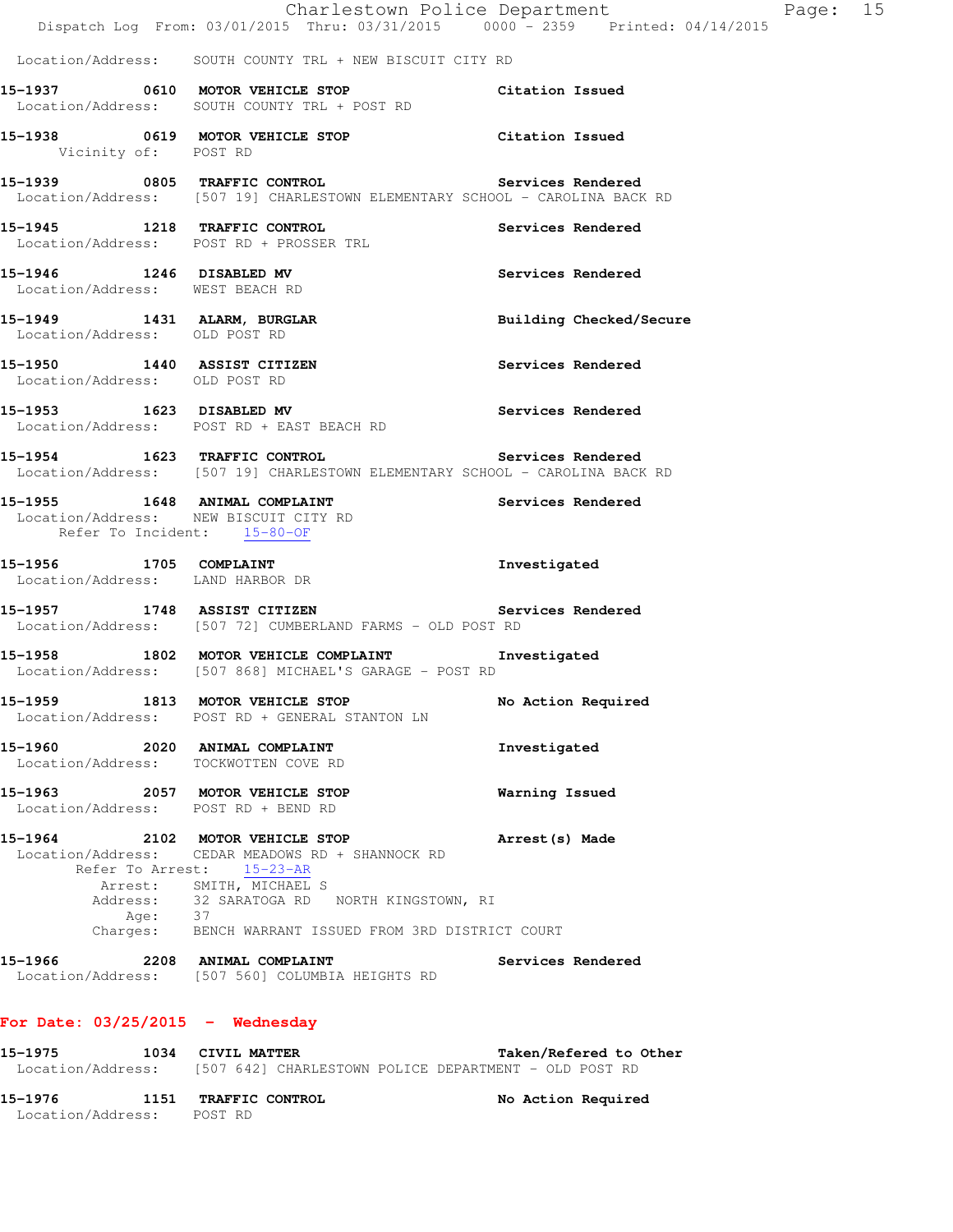Page: 16

|                                   | Charlestown Police Department<br>Dispatch Log From: 03/01/2015 Thru: 03/31/2015 0000 - 2359 Printed: 04                                       |                         |
|-----------------------------------|-----------------------------------------------------------------------------------------------------------------------------------------------|-------------------------|
|                                   | 15-1977 1203 MOTOR VEHICLE STOP<br>Location/Address: POST RD + LAKESIDE DR                                                                    | Warning Issued          |
|                                   | 15-1978 1240 MOTOR VEHICLE STOP<br>Location/Address: WEST BEACH RD + KENYON AVE                                                               | Warning Issued          |
| Location/Address: OLD POST RD     | 15-1979 1340 ALARM, BURGLAR                                                                                                                   | Building Checked/Secure |
|                                   | 15-1981 1419 MOTOR VEHICLE STOP<br>Location/Address: POST RD + SOUTH COUNTY TRL                                                               | No Action Required      |
|                                   | 15-1982 1427 MOTOR VEHICLE STOP<br>Location/Address: POST RD + LAKESIDE DR                                                                    | Warning Issued          |
|                                   | 15-1983 1539 MOTOR VEHICLE STOP <b>WATER</b> Warning Issued<br>Location/Address: [507 864] STATE OF RHODE ISLAND DOT GARAGE - CROSS MILLS RD  |                         |
|                                   | 15-1984 1656 MOTOR VEHICLE STOP<br>Location/Address: POST RD + SCHOOLHOUSE POND RD                                                            | Citation Issued         |
| 15-1986 1809 ALARM, BURGLAR       | Location/Address: [507 735] EAST BEACH RD                                                                                                     | Building Checked/Secure |
|                                   | 15-1987 1826 DISABLED MV<br>Location/Address: POST RD + CROSS MILLS RD                                                                        | Services Rendered       |
| Location/Address: COUNTRY DR      | 15-1988 2118 JUVENILE OFFENSES<br>Refer To Incident: 15-81-OF                                                                                 | Report Taken            |
| 15-1989 2130 DISABLED MV          | Location/Address: [507 861] SOUTH COUNTY HABITAT FOR HUMANITY - SHANNOCK RD                                                                   | Services Rendered       |
| For Date: $03/26/2015$ - Thursday |                                                                                                                                               |                         |
|                                   | 15-1993 0011 FOLLOW-UP INVESTIGATION Report Taken<br>Location/Address: [507 72] CUMBERLAND FARMS - OLD POST RD<br>Refer To Incident: 15-82-OF |                         |
|                                   | 15-2000 0803 MOTOR VEHICLE STOP<br>Vicinity of: [507 62] OCEAN VIEW MOTEL - POST RD                                                           | Warning Issued          |
|                                   | 15-2002 0912 MOTOR VEHICLE STOP<br>Location/Address: [507 100] RTE 1 @ FIORES - POST RD                                                       | Warning Issued          |
|                                   | 15-2005 1131 SUSPICIOUS ACTIVITY/VEHICLE Investigated<br>Location/Address: POST RD + ROSS HILL RD                                             |                         |
|                                   | 15-2007 1404 MOTOR VEHICLE STOP 6 Warning Issued<br>Vicinity of: [507 261] RTE 1 @ STATE GARAGE - POST RD                                     |                         |
| Location/Address: HAWKSBILL WAY   | 15-2008 1452 EMBEZZELMENT/FRAUD/FORGERY Report Taken<br>Refer To Incident: 15-83-OF                                                           |                         |
| Location/Address: NORTH AVE       | 15-2009 1514 ASSIST OTHER POLICE DEPT Services Rendered                                                                                       |                         |
|                                   | 15-2011 1741 MOTOR VEHICLE STOP <b>Warning Issued</b><br>Vicinity of: [507 258] RTE 1 @ SOUTH KINGSTOWN LINE - POST RD                        |                         |
| 15-2012 1826 DISABLED MV          | Location/Address: KING'S FACTORY RD + PROSSER TRL                                                                                             | Services Rendered       |
| 15-2015 2038 OFFICER WANTED       | Location/Address: ALTON CAROLINA RD                                                                                                           | Investigated            |

**15-2016 2256 SUSPICIOUS ACTIVITY/VEHICLE Could Not Locate**  Location/Address: LAURI DR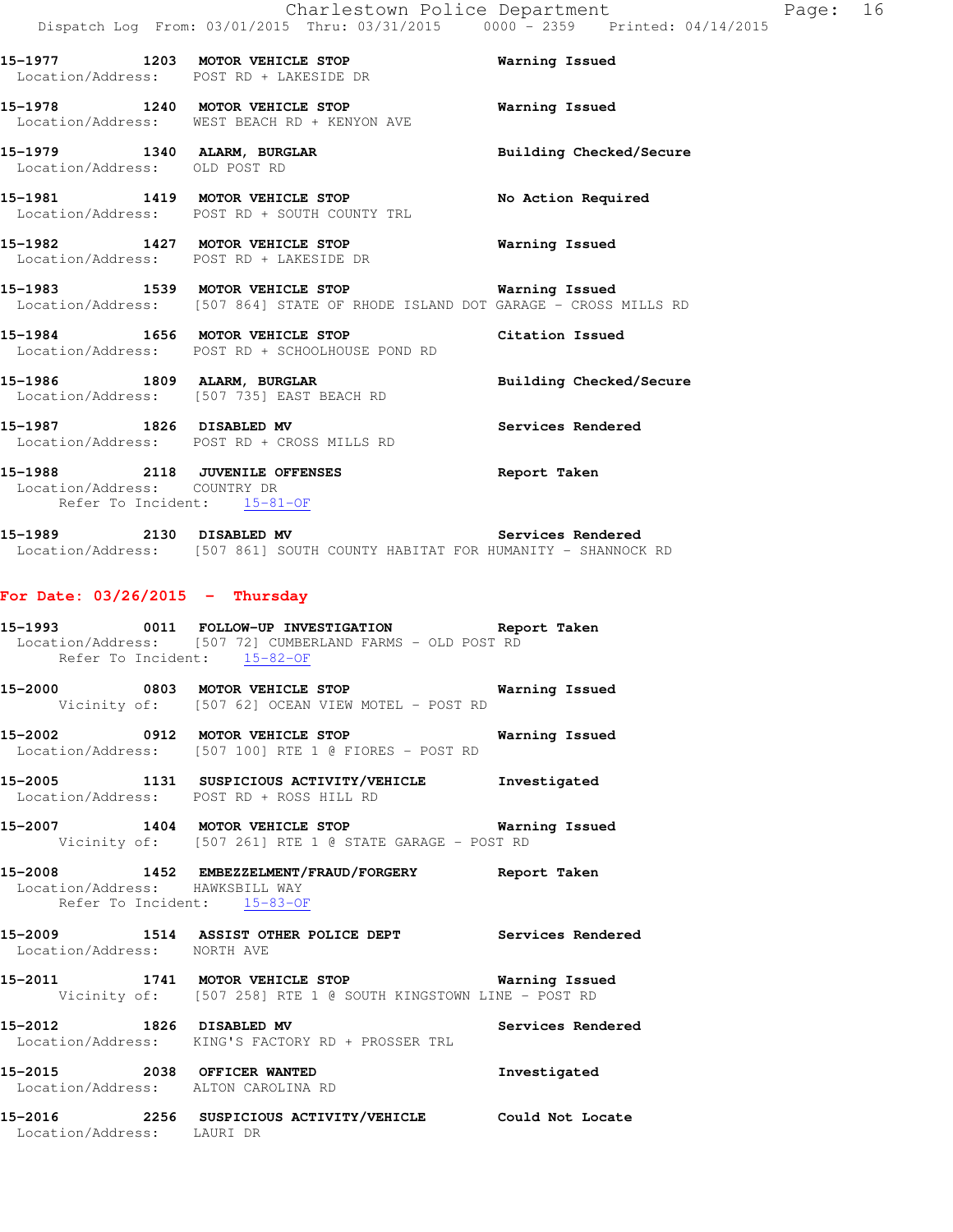- **15-2027 0156 DISABLED MV Investigated**  Location/Address: [507 642] CHARLESTOWN POLICE DEPARTMENT - OLD POST RD
- **15-2028 0355 DISABLED MV Investigated**  Location/Address: SANCTUARY RD
- **15-2035 1110 DISABLED MV No Action Required**  Location/Address: WHITE TAIL CIR + BUCKEYE BROOK RD
- **15-2036 1126 TRAFFIC CONTROL Services Rendered**  Location/Address: SOUTH COUNTY TRL + SHANNOCK RD
- **15-2037 1141 LOST/STOLEN LICENSE PLATES Report Taken**  Location/Address: [507 234] NINIGRET MARINE - SOUTH COUNTY TRL Refer To Incident: 15-84-OF
- **15-2038 1658 DISABLED MV Investigated**  Vicinity of: PROSSER TRAIL - POST RD + KING'S FACTORY RD
- **15-2039 1807 MOTOR VEHICLE COMPLAINT Investigated**  Location/Address: [507 276] RTE 2 @ RICHMOND LINE - SOUTH COUNTY TRL
- **15-2042 2027 ASSIST OTHER POLICE DEPT Services Rendered**  Location/Address: [507 357] K&S PIZZA - CAROLINA BACK RD

### **For Date: 03/28/2015 - Saturday**

- **15-2044 0203 MOTOR VEHICLE STOP Warning Issued**  Location/Address: SOUTH COUNTY TRL + NEW BISCUIT CITY RD
- **15-2045 0209 MOTOR VEHICLE STOP Investigated**  Location/Address: SOUTH COUNTY TRL + NEW BISCUIT CITY RD Refer To Incident: 15-85-OF
- **15-2046 0627 ALARM, CO DETECTOR Investigated**  Location/Address: BLUE RIDGE DR
- **15-2049 0857 TRAFFIC CONTROL No Action Required**  Location/Address: [507 292] RTE 216 @ BRADFORD GUN CLUB - ROSS HILL RD
- **15-2052 1149 OFFICER WANTED Investigated**  Location/Address: [507 660] AB HOXIE - OLD POST RD
- **15-2053 1235 MOTOR VEHICLE STOP Warning Issued**  Location/Address: [507 258] RTE 1 @ SOUTH KINGSTOWN LINE - POST RD
- **15-2054 1421 ANIMAL COMPLAINT Investigated**  Location/Address: TARPON LN
- 15-2056 1608 ANIMAL COMPLAINT **15-2056** Investigated Location/Address: JACOB PERRY DR

### **For Date: 03/29/2015 - Sunday**

- **15-2062 0323 DISABLED MV Removed Hazard**  Location/Address: CAROLINA BACK RD + ALTON CAROLINA RD **15-2063 0339 SUSPICIOUS ACTIVITY/VEHICLE Services Rendered**  Location/Address: [507 72] CUMBERLAND FARMS - OLD POST RD **15-2066 1157 TRAFFIC CONTROL No Action Required**  Location/Address: POST RD
- **15-2067 1210 MOTOR VEHICLE STOP Warning Issued**  Location/Address: POST RD + SOUTH COUNTY TRL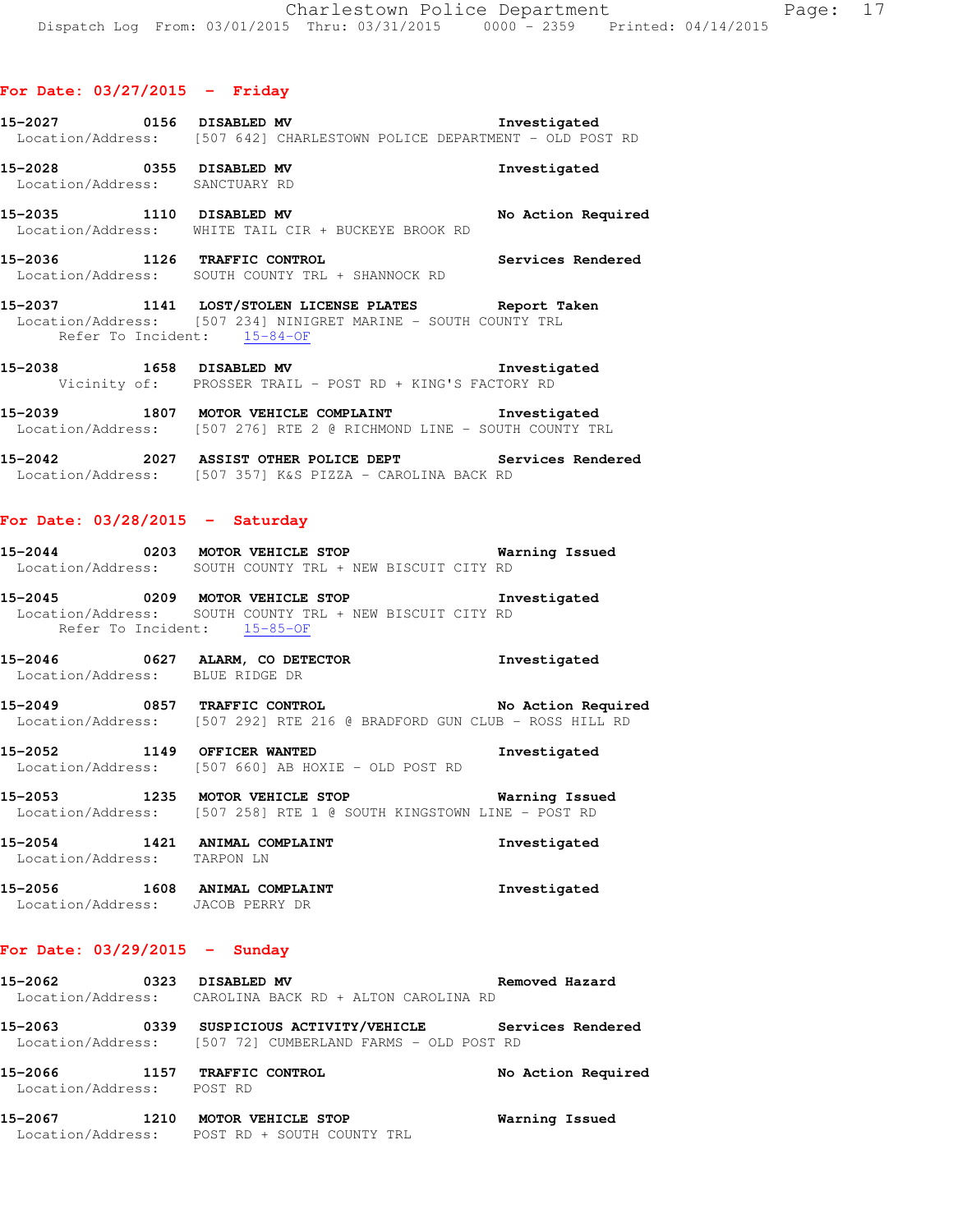|                                                        | 15-2068 1431 ANIMAL COMPLAINT<br>Location/Address: KING'S FACTORY RD                                                                                                                                                                                                                                          | Investigated      |
|--------------------------------------------------------|---------------------------------------------------------------------------------------------------------------------------------------------------------------------------------------------------------------------------------------------------------------------------------------------------------------|-------------------|
| 15-2070 1451 COMPLAINT<br>Location/Address: COUNTRY DR |                                                                                                                                                                                                                                                                                                               | Services Rendered |
|                                                        | 15-2071 1507 MOTOR VEHICLE STOP 15-2071<br>Location/Address: [507 303] RTE 1 @ SOUTH SHORE MENTAL HEALTH - POST RD                                                                                                                                                                                            |                   |
| Location/Address: HAWKSBILL WAY                        | 15-2072 1538 FOLLOW-UP INVESTIGATION 1nvestigated                                                                                                                                                                                                                                                             |                   |
|                                                        | 15-2074 1700 MOTOR VEHICLE STOP 6 Warning Issued<br>Location/Address: SOUTH COUNTY TRL + SAND PLAIN RD                                                                                                                                                                                                        |                   |
|                                                        | 15-2077 2018 SUSPICIOUS ACTIVITY/VEHICLE Arrest (s) Made<br>Location/Address: [507 247] HUNGRY HAVEN RESTAURANT - SOUTH COUNTY TRL<br>Refer To Arrest: 15-24-AR<br>Arrest: LOG, KYLE MICHAEL<br>Address: 3701 POST RD SOUTH KINGSTOWN, RI<br>Age: 27<br>Charges: BENCH WARRANT ISSUED FROM 4TH DISTRICT COURT |                   |
|                                                        | 15-2078 2142 TRANSPORT Services Rendered<br>Location/Address: [507 247] HUNGRY HAVEN RESTAURANT - SOUTH COUNTY TRL                                                                                                                                                                                            |                   |
|                                                        | 15-2080 2206 MOTOR VEHICLE STOP Warning Issued<br>Location/Address: SOUTH COUNTY TRL + CLARKIN POND RD                                                                                                                                                                                                        |                   |
|                                                        | 15-2081 2209 ANIMAL COMPLAINT<br>Location/Address: CAROLINA BACK RD                                                                                                                                                                                                                                           | Services Rendered |
| For Date: $03/30/2015$ - Monday                        |                                                                                                                                                                                                                                                                                                               |                   |
|                                                        | 15-2091 0101 SUSPICIOUS ACTIVITY/VEHICLE Investigated<br>Location/Address: [507 376] SAINT JAMES CHURCH - MATUNUCK SCHOOLHOUSE RD                                                                                                                                                                             |                   |
|                                                        | 15-2094 0409 ALARM, BURGLAR <b>BURGLAR</b> Building Checked/Secure<br>Location/Address: [507 369] WILCOX TAVERN - OLD POST RD                                                                                                                                                                                 |                   |

**15-2095 0521 MOTOR VEHICLE STOP Warning Issued**  Location/Address: SOUTH COUNTY TRL + NEW BISCUIT CITY RD

**15-2096 0535 MOTOR VEHICLE STOP Citation Issued**  Location/Address: SOUTH COUNTY TRL + MAPLE LAKE FARM RD

**15-2106 1303 SUSPICIOUS ACTIVITY/VEHICLE Investigated**  Location/Address: EAST BEACH RD + OVERLOOK DR

15-2107 1534 WELL BEING CHECK **Investigated** Location/Address: SOUTH LEWIS ST

**15-2108 1555 MOTOR VEHICLE STOP No Action Required**  Vicinity of: POST RD + ROSS HILL RD

**15-2109 1614 MOTOR VEHICLE STOP Warning Issued**  Location/Address: POST RD + PROSSER TRL

**15-2110 1618 OFFICER WANTED Transported to Hospital**  Location/Address: COUNTRY DR **15-2111 1653 MOTOR VEHICLE STOP Citation Issued** 

 Location/Address: SOUTH COUNTY TRL + SAND PLAIN RD **15-2112 1714 MVA - Minor Report Taken** 

 Location/Address: [507 552] OLD COACH RD Refer To Accident: 15-42-AC

**15-2113 1957 COMPLAINT Unfounded**